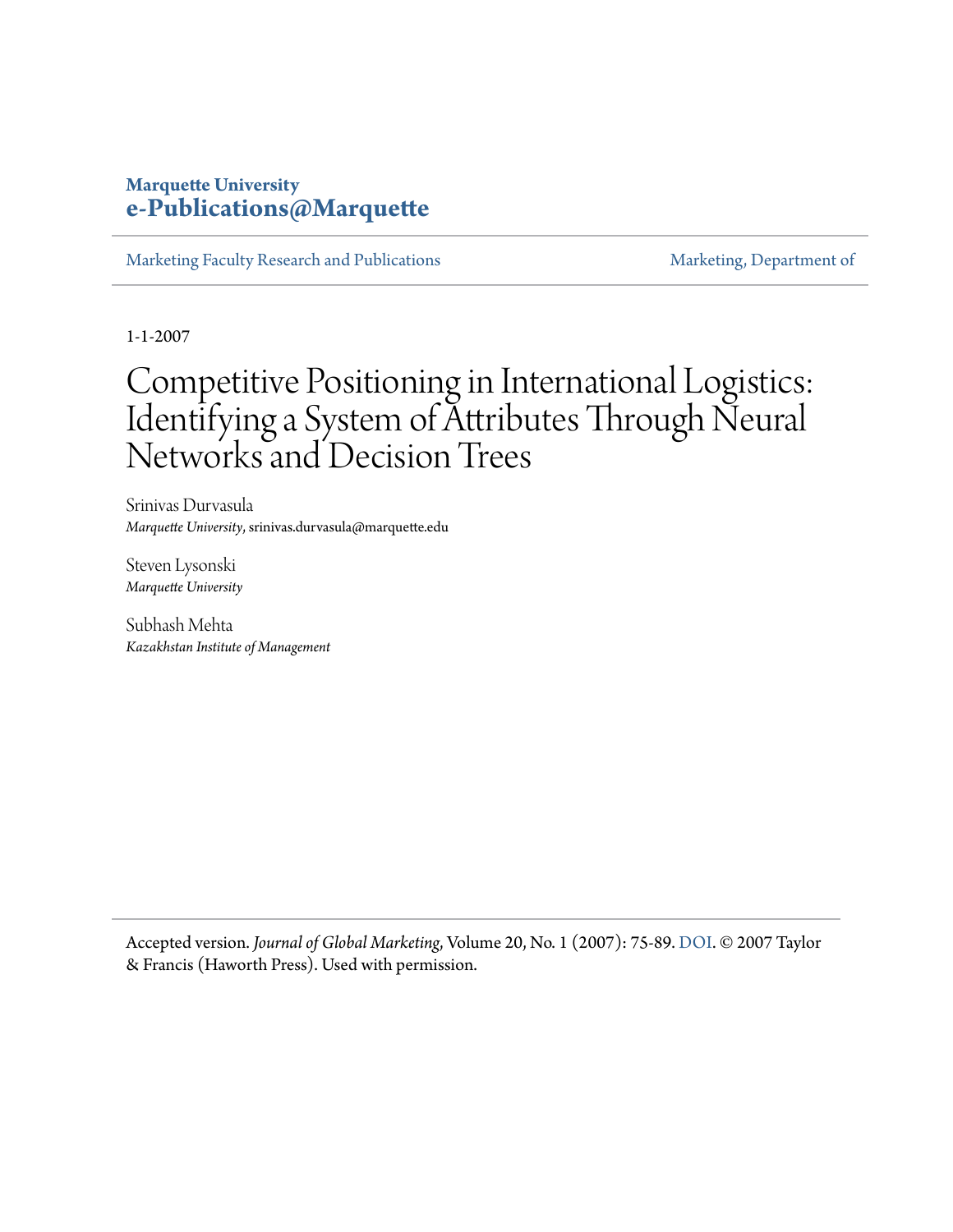## **Competitive Positioning in International Logistics: Identifying a System of Attributes Through Neural Networks and Decision Trees**

**Authors:** Srinivas Durvasula, Steven Lysonski & Subhash C. Mehta

**Abstract:** Firms involved in international logistics must develop a system of service attributes that give them a way to be profitable and to satisfy customers' needs at the same time. How customers trade-off these various attributes in forming satisfaction with competing international logistics providers has not been explored well in the literature. This study explores the ocean freight shipping sector to identify the system of attributes that maximizes customers' satisfaction. Data were collected from shipping managers in Singapore using personal interviews to identify the chief concerns in choosing and evaluating ocean freight services. The data were then examined using neural networks and decision trees, among other approaches to identify the system of attributes that is connected with customer satisfaction. The results illustrate the power of these methods in understanding how industrial customers with global operations process attributes to derive satisfaction. Implications are discussed.

## **Introduction**

In the 1990's, the so called "Logistics Renaissance" (Council of Logistics Management 1995) reflected the new era of supply chain management. This "renaissance" compelled firms to examine their supply chain efficiencies to cut costs while simultaneously enhancing customer satisfaction. Indeed, Bowersox (1995) argues that "there have been more changes in the process of logistics during the past 10 years than in all the decades since the industrial revolution" while Fuller, O'Conor and Rawlinson (1993) envision logistics as the next governing element in shaping competitive business strategy. Globalization is also dramatically contributing to a renewal in thinking as to how the logistics part of the supply chain should be constructed and managed (Poirier 1999).

International logistics operations have become critical in recent years given that about one fifth of the output of U.S. firms is produced overseas and one-fourth of U.S. imports are between foreign affiliates and U.S. parent companies (Dornier et al. 1998). Moreover, costs associated with logistics operations now make up the most significant portion of international trade expenses (Rodrigues, Bowersox, & Calentone, 2005). Logistics, once ignored, has now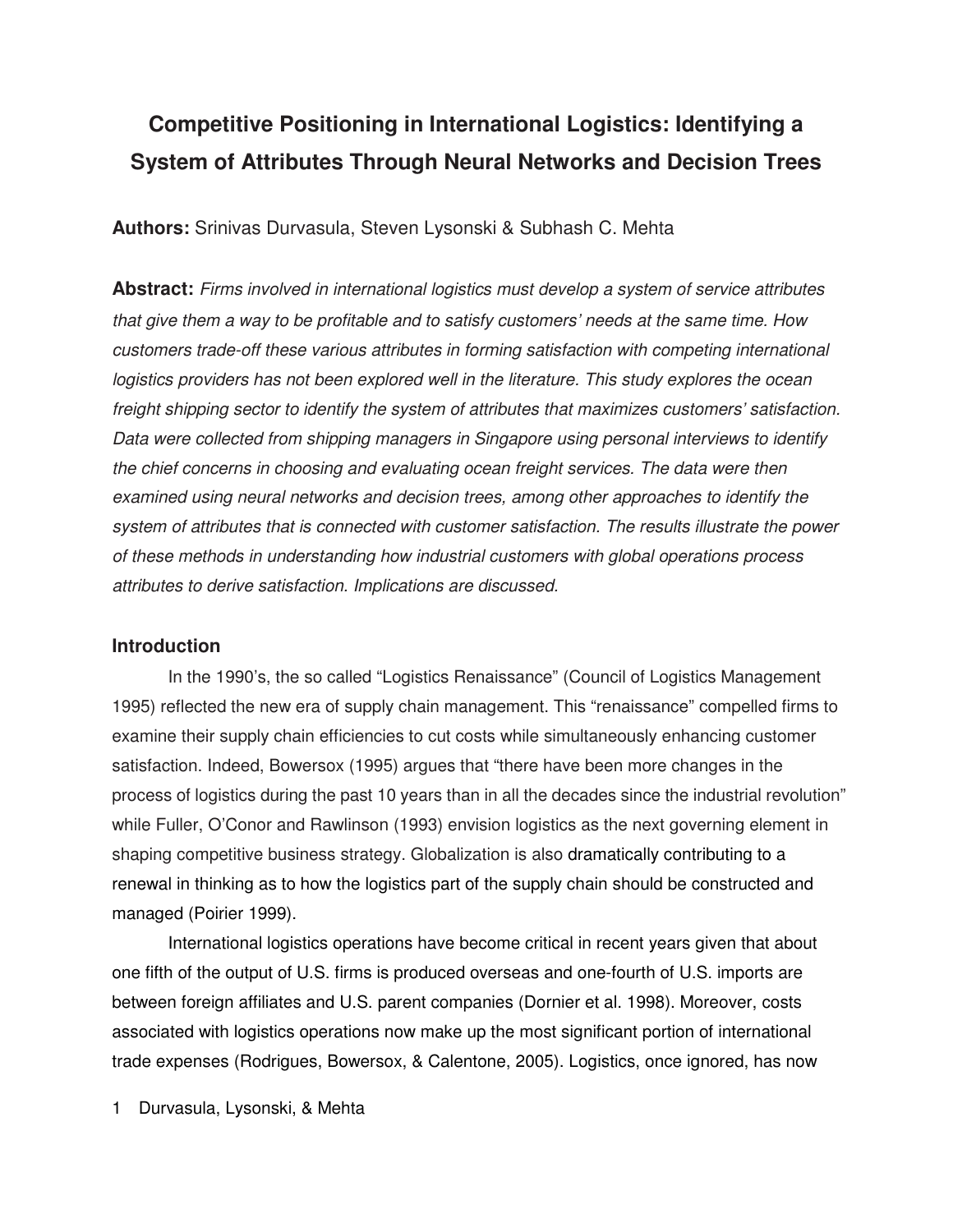become a key driver of global firms' competitiveness.

Amidst this dramatic change, international logistics providers need to identify the most important attributes that determine the value of the services they offer to logistics users looking to improve their supply chain effectiveness (Dadzie Chelariu, & Winston, 2005; Lambert & Burduroglu, 2000). According to Mentzer et al. (2004), the way a service provider performs logistics operations significantly affects the service provider's competitive advantage in both efficiency (cost leadership) and effectiveness (customer service). Customer service in how the logistics activities are performed has become a key to customer satisfaction, loyalty and market share (Daugherty, Stank, & Ellinger, 1998; Innis & La Londe, 1994; Stank et al., 2003). Hence, the service provider must maintain its quality of service and ensure the value added by the service is worth the cost it charges its clients; otherwise, clients may switch to others or provide the service themselves (Fung and Wong 1998).

The business environment for logistics service providers is notably competitive especially as more firms outsource their logistics solutions to third party logistics providers. To operate in such an environment, logistics firms need a competitive strategy that is different than their rivals, need to perform different activities from rivals, or perform similar activities in different ways (Porter 1996). In essence, logistics service providers are compelled to combine various service attributes into the right package or system so as to achieve a sustainable competitive advantage. Pivotal to achieving such a goal is an accurate understanding of what service attributes are important to their (industrial) customers. Yet, how industrial customers (or supply chain participants) choose logistics service providers is not well understood. Which service attributes have the strongest impact on satisfaction? What combination of service attributes maximizes satisfaction?

The *purpose* of this paper is to explore this choice process by investigating firms which ship their goods using one type of logistics provider, the ocean freight shipping service. We use the techniques of neural networks and decision trees as our approach to understand this process. The literature reports no application of these techniques to probe the mindset of industrial customers. Our study is in response to the dearth of research on what system of service attributes affect customer choice of certain logistics companies over others.

In this paper, we use responses to unstructured (or open-ended) surveys to discover the reasons why customers patronize certain shipping companies while avoiding others. Via this approach, we identify the relevant service attributes that customers consider when they evaluate logistics firms. Subsequently, we use a neural network approach to determine the relative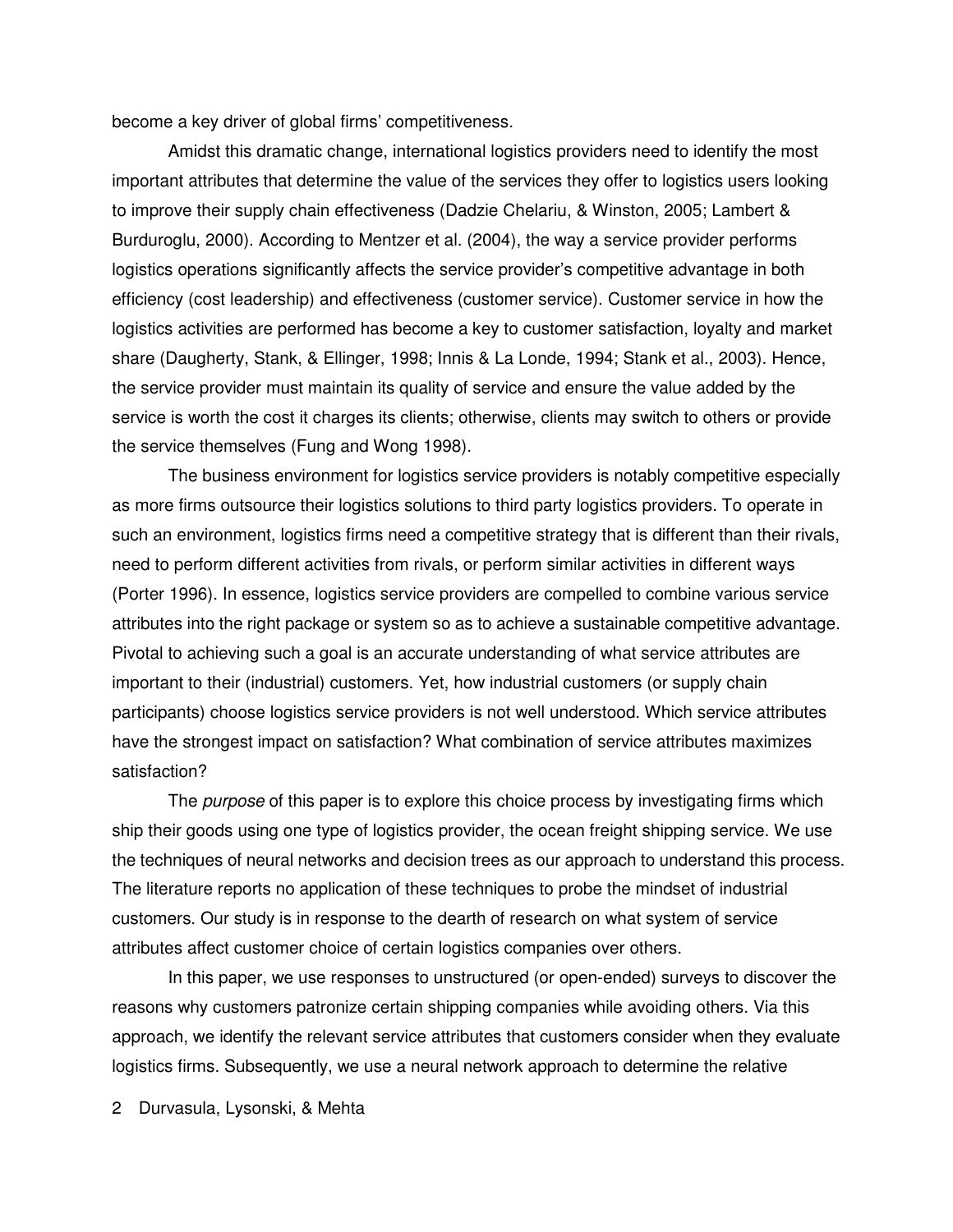importance of these service features that drive customer satisfaction and how customers mentally processes this system of attributes. We then apply decision tree analysis to identify what "system" or combination of service features maximizes customer satisfaction. Understanding this system via these two approaches sheds light on the calculus that global logistics firms may use when allocating their resources to build customer retention and loyalty.

The paper first begins with a discussion of Porter's (1996) ideas on how to construct a profitable system of attributes and its strategic importance. Subsequently, we examine service satisfaction, its antecedents, and its consequences. Next, we offer a brief discussion of the features of neural networks and decision trees and their usefulness in our research. We then present our research method, including a description of the sample and survey measures consisting of structured and unstructured questions. After providing the results, we discuss the efficacy of such analytical techniques in understanding the formation of customer satisfaction in the logistics industry. The paper concludes with implications for firms that provide international logistics services and insight into developing their system of offerings. Our paper contributes to a better understanding of international logistics by investigating an important area that has received little attention.

#### **Strategic Importance of Constructing a Profitable System of Service Attributes**

Porter (1996) argues that firms must understand the tradeoffs that exist in establishing a competitive position in the marketplace. The essence of strategic positioning is to choose activities that are different from rivals; strategy rests on these unique activities to deliver a unique mix of value. It is, therefore, essential that international logistics companies identify what type of service attributes or offerings (e.g., price, reputation, delivery speed, claim handling) to focus on so that service satisfaction remains high–even if the company does not provide maximum service levels in every aspect of the service delivery. In sum, an international logistics company must be concerned with how to construct a "system" of attributes that will be attractive and satisfying to customers and will be profitable while recognizing that there are tradeoffs in this process.

Unfortunately, extant research in the logistics services area does not provide easy solutions to address these concerns. Porter (1996) illustrates an excellent mapping process to understand how services attributes and activities are linked to one another to form a system, yet he does not recommend a procedure in how to analyze or quantify these linkages. These activities, clearly, must be ones that customers value for this combination to be superior to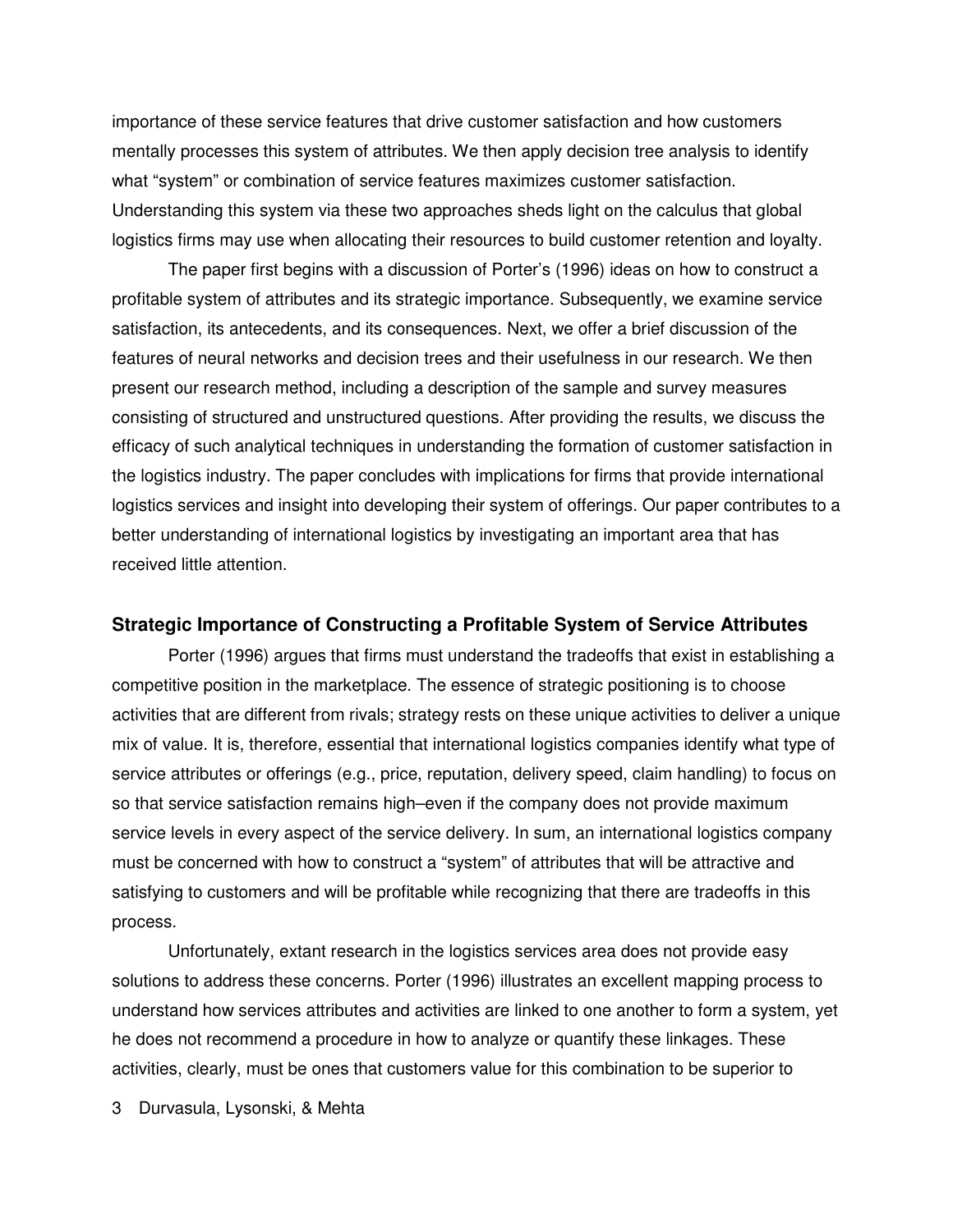competing offerings. He warns firms that such strategic positioning is not obvious; finding them requires creativity and insight. Our research, therefore, is guided by Porter's exhortation and by Behara, Fisher and Lemmnik (2002) who advocate using neural network analysis to identify the optimal operation of service attributes.

Because of its connection to profitability, building customer loyalty has become a major preoccupation with firms. The question "What are the key drivers of customer loyalty?" is essentially about finding the right combination of activities at various levels that provide superior value and high levels of customer satisfaction as Porter (1996) advocates. Unfortunately, there is no easy answer to this question, perhaps due to the diversity of customers and industry situations. Because a service is intangible, it has properties regarding quality that make it much more difficult to identify and, therefore, to quantify drivers of loyalty. Nonetheless, *customer* satisfaction is regarded as a pivotal concept that is considered to be at the core of building this loyalty.

Heretofore, the preponderance of evidence in the service sector suggests that providing superior service is the way to increase customer satisfaction, which, in turn, sustains repeat purchases and enhances loyalty. Providing superior service, however, can be very expensive since it may involve infrastructure development and heavy costs involving human resources. Becoming the best service provider may seem initially like the surest route to success if the costs are not considered. For international logistics firms with limited resources, key decisions must be faced in terms of the tradeoffs involving giving maximum service versus focusing on optimal profitability. These tradeoffs in logistics costs are crucial in determining customer service levels in supply chain decisions. Given the need to develop a combination of logistics attributes, we now examine the role of customer satisfaction in building this combination.

#### **The Importance of Customer Satisfaction**

Customer satisfaction in the B2B sector with services (such as logistics operations) has become a key concern as the service sector continues to expand and competition among service providers intensifies. Customer evaluation of the service which ultimately determines satisfaction involves a plethora of service attributes including quality, service encounters, and value. Presently, it is believed that there is a causal sequence where service quality (as reflected in these attributes) drives satisfaction, which, in turn, affects attitudinal loyalty (favorable word of mouth) and behavioral loyalty (repurchase intentions). Hence, satisfaction is a crucial variable in this causal chain. Fung and Wong (1998) view maximizing customer satisfaction as an essential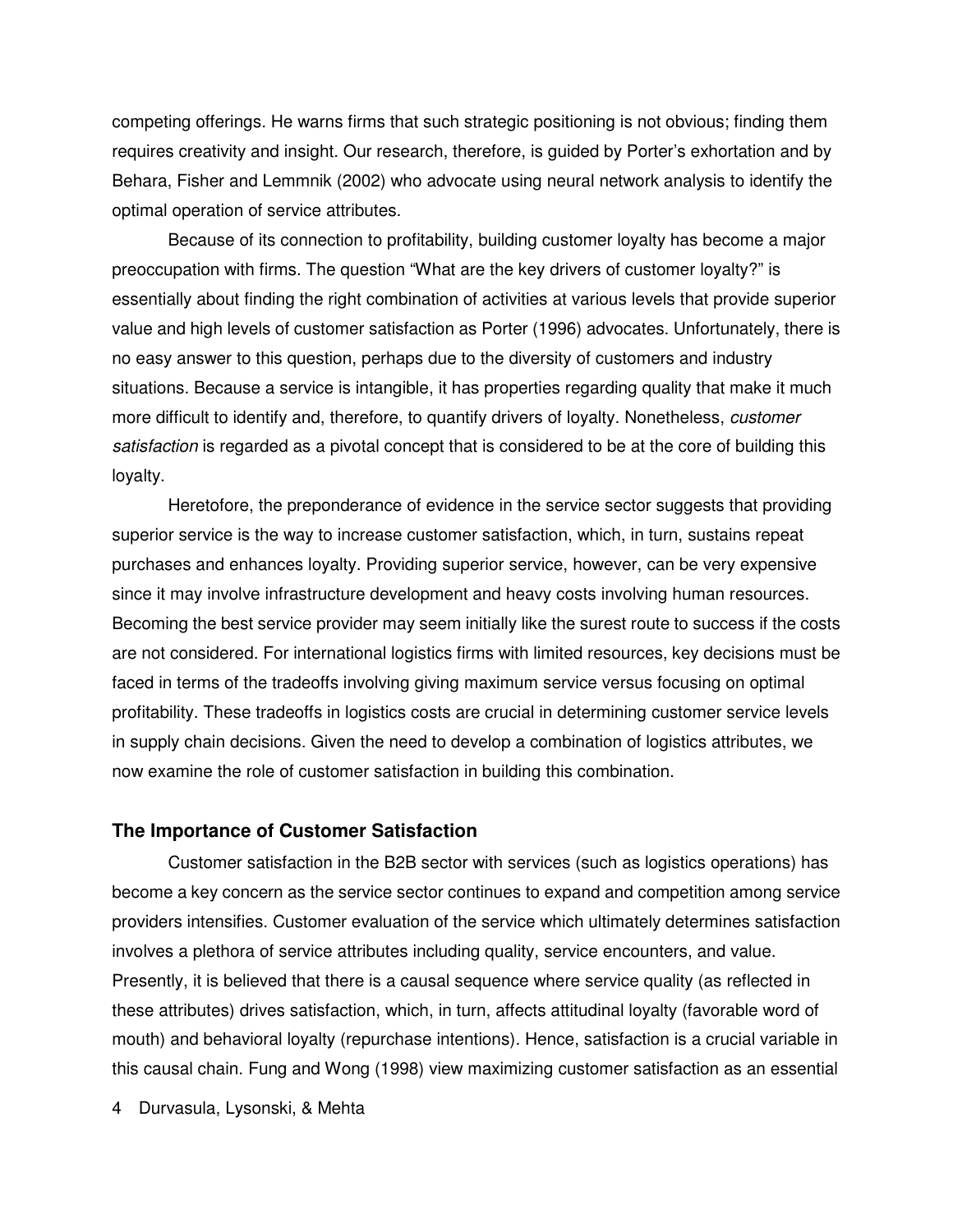part of a service strategy in logistics.

Customer satisfaction has been widely studied in consumer research (Yi, 1989), economic psychology (Johnson & Fornell, 1991), marketing (Fornell & Werneldt, 1987), and service management (Hallowell, 1996). In the marketing literature, satisfaction is argued to have impacts on customers' loyalty intentions (Bearden and Teel 1983; LaBarbera & Mazursky, 1983; Oliver, 1996; Yi, 1990), which in turn affects profitability (see for example, Heskett et al., 1994; Storbacka, Strandvik, & Gronroos, 1994). Empirical findings have also found supportive evidence that satisfaction is associated positively with customers' repurchase intentions (i.e., behavioral loyalty) (Anderson & Sullivan, 1993; Woodside, Frey, & Daley, 1989;) and propensity to recommend to others (i.e., attitudinal loyalty) (Hartline & Jones, 1996; Selnes, 1993; Zeithaml, Berry, & Parasuraman, 1996). Lovelock (2001) also argues that it can generate positive word of mouth, more agreeable customers, and customer retention.

Since understanding customer satisfaction is crucial, it is essential to identify the significant factors that form or drive customer satisfaction. Heretofore, the bulk of research investigating these factors has exclusively relied on standard 7-point rating scales to quantify satisfaction. A more powerful approach, however, may be to identify the factors customers use to evaluate the service and the concomitant satisfaction experienced. It is also crucial to identify the reasons customers give in deciding if they should continue their relationship with their preferred service provider. Knowing the relative importance of those factors and reasons can provide valuable insight for international logistics firms in designing a more satisfying "system" of service attributes or features. We discuss below the techniques to map out the attributes that drive satisfaction.

#### **Techniques to Understand Satisfaction: Neural Networks and Decision Trees**

One way to quantify the importance of various service attributes or features and reasons in driving satisfaction is via ordinary regression analysis or path analysis. These analytic techniques are constrained by assumptions regarding linearity of relationship between satisfaction and its determinants and the possibility of multi-collinearity among the determinants of service satisfaction. However, the relationship between service satisfaction and its determinants may not always be linear. Moreover, multi-collinearity causes instability among parameter estimates, thereby limiting the applicability of traditional analytic methods (Draper & Smith, 1981; Hair, Tatham, & Black 1998). In this scenario, other techniques such as neural networks or decision trees offer a better promise.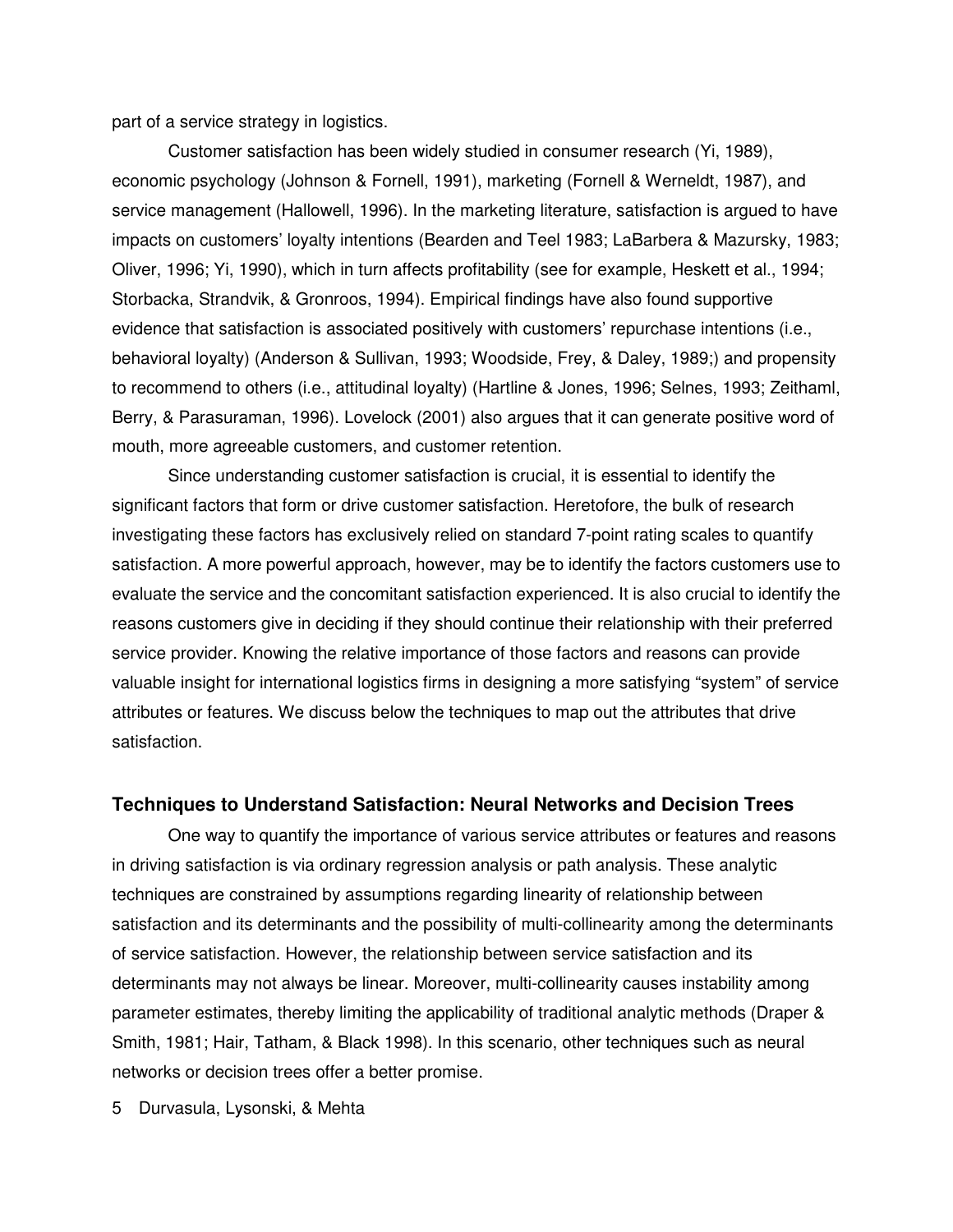Neural networks can be used when there is a non-linearity in the relationship between customer satisfaction and its determinants. These networks, which mimic how the brain may work, are helpful in sorting the most important service features that drive customer satisfaction. Decision trees, on the other hand, are particularly useful in mapping out the combination of service satisfaction attributes that maximize satisfaction. Knowing this combination would allow a firm to develop a more profitable "system" of service features or attributes that would lead to higher levels of satisfaction among its customers. Neural networks and decision trees, therefore, offer an analytic power that regression analysis cannot provide. The discussion below gives greater details concerning the features and application areas of neural networks and decision trees.

#### **Neural Networks**

Neural networks complement, or even outperform techniques such as regression analysis, path analysis, and discriminant analysis by allowing for nonlinear relationships and complex interactions among predictors. Neural network analysis is mainly used for prediction purposes. In our study, we use this approach to assess the relative importance of various service features of ocean freight shippers in predicting satisfaction of their clients.

The literature reports many successful uses of neural networks in business settings. In particular, the field of financial services has used neural networks for credit card fraud determination (Rochester, 1990), bank failure prediction (Tam & Kiang, 1992), mortgage underwriting judgments (Collins, Ghosh, & Scofield, 1988), prediction of corporate bond ratings (Sukran & Singleton, 1990), among other uses. Application of the neural network methodology in other service areas is also growing. Bellandi, Dulmin and Mininnao (1998), for example, used neural networks to forecast failure rate of buses for an Italian bus manufacturing company while Xu et al. (1999) used the approach to examine the complexities of urban tax services in Hong Kong. Neural networks have also been used to forecast service problems of aircraft structural components (Nordmann & Luxhoj, 2000). Recently, Rodrigues, Bowersox and Calentone (2005) applied neural networks to predict global logistics expenditures.

Behara, Fisher and Lemmink (2002) point out that researchers are just beginning to model the qualitative and intangible aspects of services using this technique. One study by Mozer et al. (1999) developed neural models of customers who switch from one cellular communications provide to another. The model developed (using customer service variables) was able to predict customer churn rates better than the more traditional logit regression models. Most recently, Behara, Fisher and Lemmink (2002) used the neural network modeling approach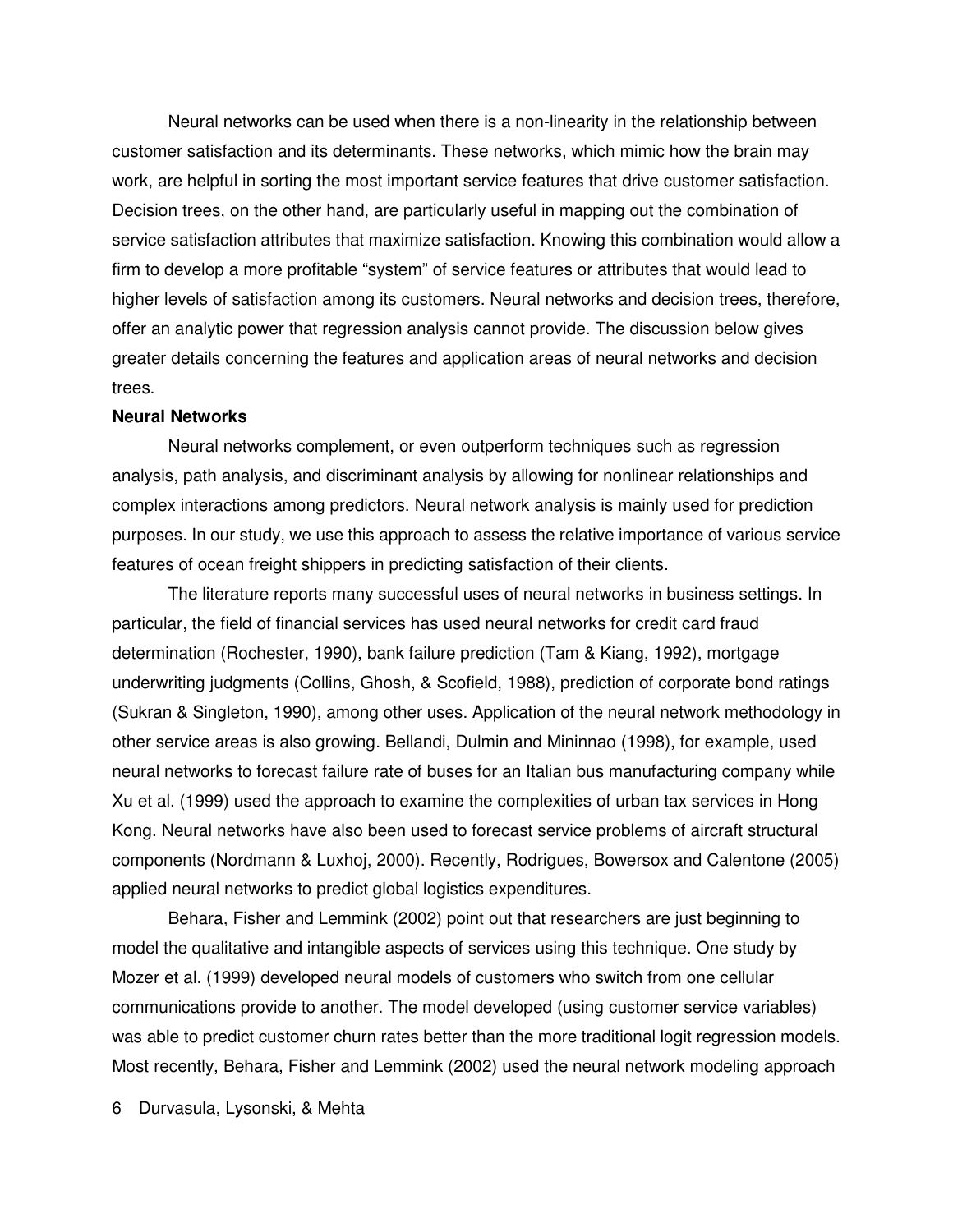to evaluate service quality. Their model predicted overall service quality, as viewed by customers, with a 75 per cent accuracy level. This research demonstrated that neural networks can be a valuable method to understand customer evaluation of services so as to develop better service quality. Their research used the SERVQUAL dimensions, but it did not look specifically as satisfaction levels.

Given the wide range of applications of neural network analysis, it can also be used to examine how customer satisfaction is formed. The neural network in our paper represents mental processes of the industrial customers of logistics service providers. We employ this technique to understand the relative importance of various drivers of customer satisfaction. Appendix A provides a more in depth discussion of the mechanics of neural networks.

#### **Decision Tree Analysis**

Decision tree analysis is used for predicting the response to a target variable or for classifying consumers into mutually exclusive groups based on responses to several predictor variables. It does not attempt to model the brain, but instead, tries to identify how various attributes are linked to one another in combinations. This technique is particularly suitable over traditional regression analysis when the relationship between the target variable and its predictors is nonlinear or when there are interactions among the predictor variables. Decision tree analysis is a popular analytic tool because of the advantages it offers in terms of ease of use, interpretability of results, handling of missing data, robustness to outliers and measurement errors, and graphical display of results (cf. Morrison, 1998; Peacock, 1998; Vanecko & Russo 1999; Witten & Frank 2000). As compared to neural network analysis, results based on decision tree analysis are easier to interpret. Appendix A gives more discussion of the technical aspects of decision trees.

#### **Method**

#### **Study Location and Sample**

Our study focuses on the ocean freight shipping sector of the logistics industry. Data were collected from Singapore based companies that used services of ocean freight shipping lines. We chose the Port of Singapore since it is the world's busiest port in terms of shipping and cargo tonnage and the second busiest for container throughput. It handles about one-fifth of the world's total container transshipment throughput. In 2005, Singapore terminals handled 22.28 million twenty-foot equivalent units (TEUS) of containers through 4 container terminals and 2 multi-purpose terminals. The Port links shippers to an excellent network of 200 shipping lines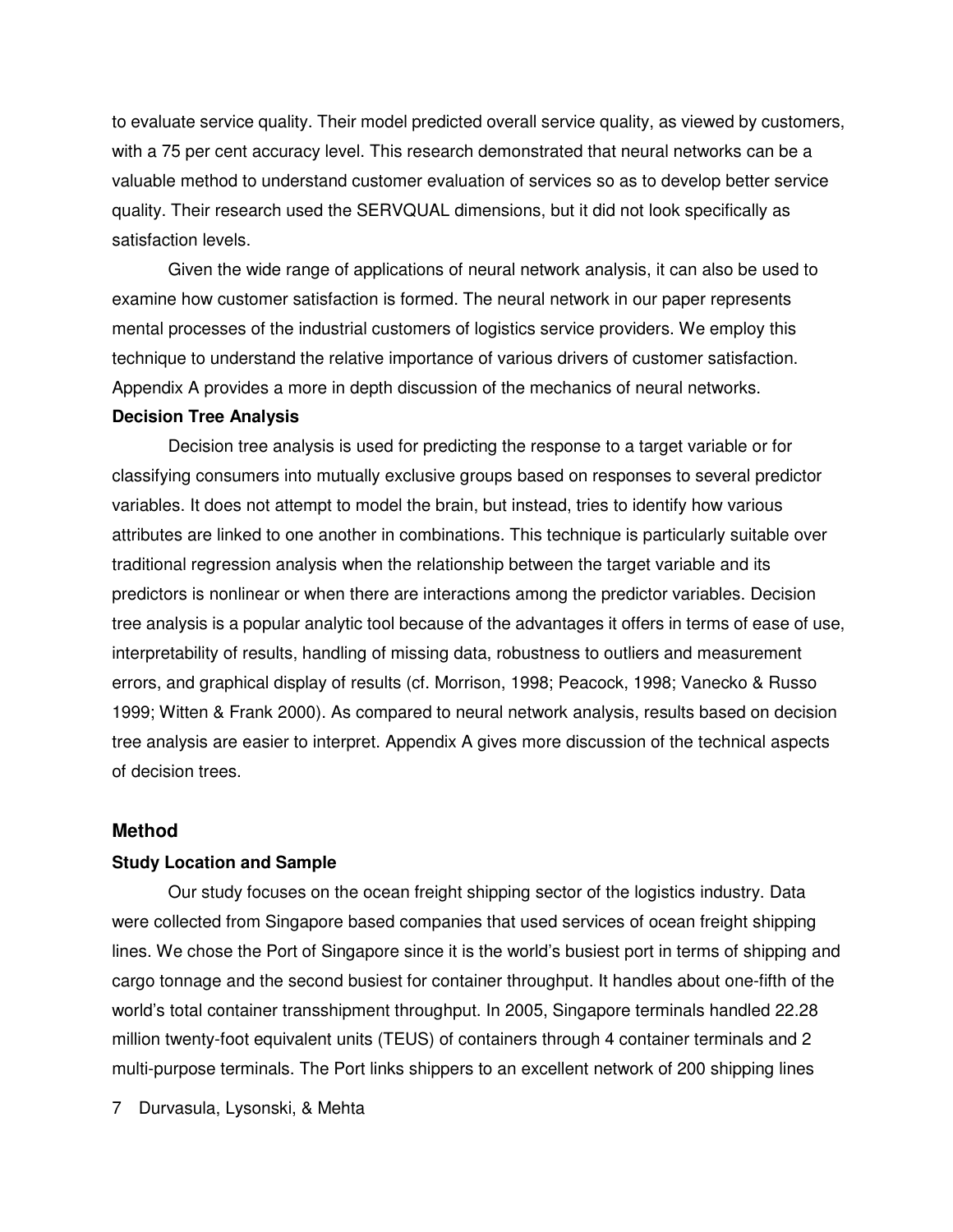with connections to 600 ports in 123 countries. The Singapore Strait is one of the world's busiest waterways used by international shipping. Due to its location, Singapore has become a center of multinational operations and a shipping hub with huge transshipment cargo for onward movement to many countries in the region including Australasia, China, and the Indian subcontinent. Because of its well-managed port operations and excellent infrastructure, Singapore has developed into one of the world's leading ports. It was voted the "Best Container Terminal Operator (Asia) for the 16th time at the 2005 Asian Freight & Supply Chain Awards, and "Best Container Terminal" at the Lloyd's List Maritime Asia Awards, for the 5th time. Additional details on the importance of this port can be found at the Port of Singapore Authority website.

Two phases (as outlined below) were used to collect data from shipping managers and shipping line executives of various organizations in Singapore who regularly use the services of ocean freight shipping companies for their exporting requirements.

#### **Phase 1**

Names of 985 key accounts were obtained from a large shipping company in Singapore. Some of the shippers on the list were customers of that shipping company, while others were customers of competing shipping lines. From this list, 234 accounts were randomly selected; 222 of these agreed to participate in the study resulting in a 95% response rate. An important reason for the high response rate was the affiliation of one of the researchers with the National University of Singapore, an institute highly regarded by the respondents.

Personal interviews were conducted with these shipping managers. They were asked to provide five reasons why they selected a certain shipping line to take care of their logistics requirements and to list five reasons why they would avoid such a shipping line. Next, they were asked to list three major problems they encountered with shipping lines in general. The shipping managers in the sample also described the companies that they represented on several criteria. Included among those criteria were company size in terms of annual sales, annual freight expenses of these companies, and how often these companies reviewed the shipping lines' performance on a comprehensive basis.

#### **Results of Data from Phase 1**

Responses to the first phase survey measures were analyzed using SPSS. Results are described in Tables 1 and 2. As shown in Table 1, the sample of shipping companies that use ocean freight shipping services varies in size, with annual sales turnover ranging from under \$10 million (45.3% of the sample) to over \$100 million (9.4%). The annual freight expenses of these companies ranged from less than \$10000 (7.6%) to over \$100000 (31.8%). Responses to the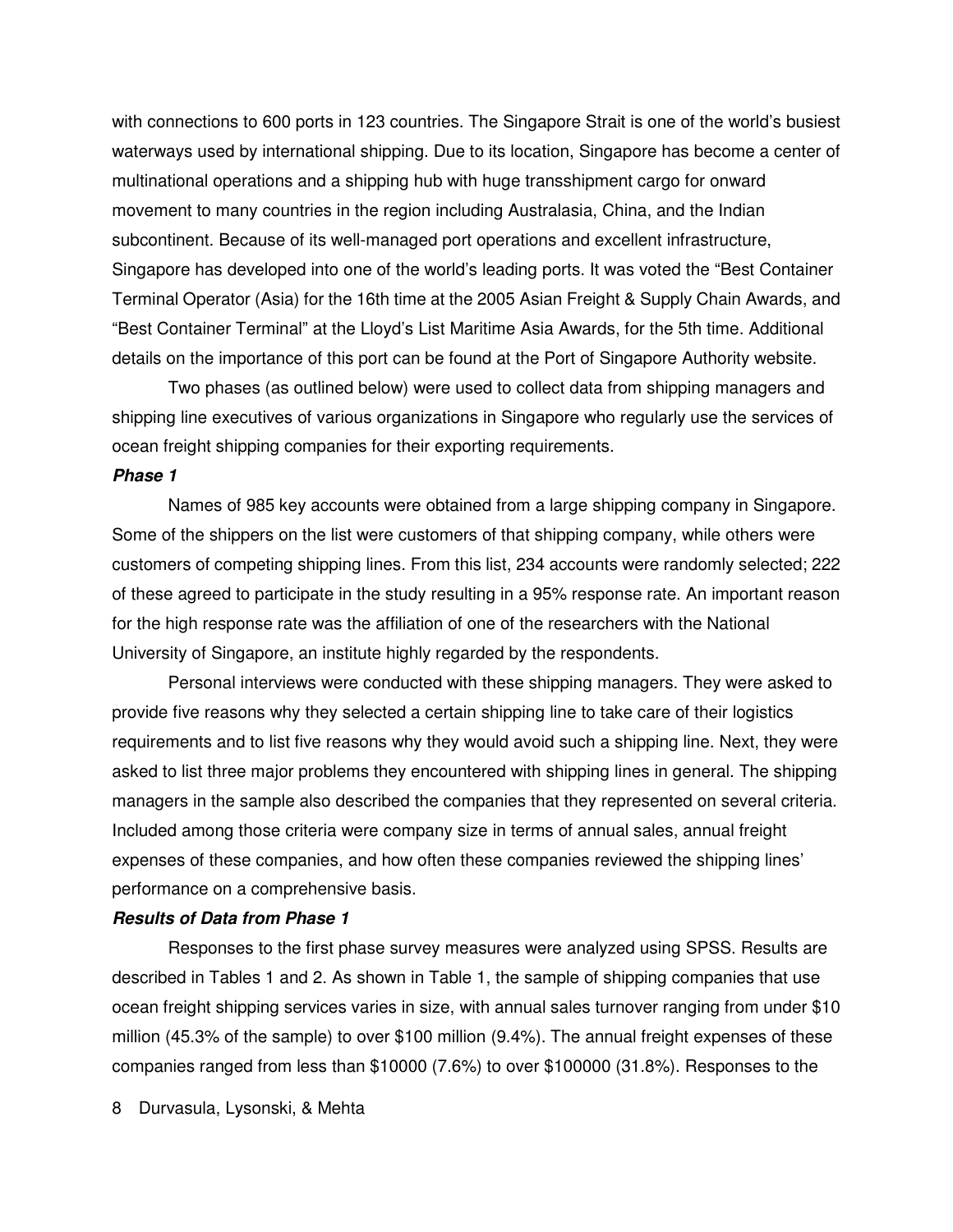question "How frequently do these companies conduct a comprehensive review of their shipping lines' performance" varied from rarely or never (12.4%) to continuously (56%).

Table 2 lists the reasons for choosing or avoiding certain shipping lines. It is clear one of the primary reasons behind the choice of a shipping line is competitive freight rates indicated by sixty nine percent of the sample. 46.2% of the customers would not select a shipping line if it does not offer competitive freight rates. Other important reasons for choosing are good service, having a regular service (or frequency of operation), maintaining good relationship, how short the transit time is, punctuality, reliability, and trustworthiness of the shipping line. At least 20% of the customers cited each of these reasons for their choice of a shipping line. Absence of these qualities in a shipping line would prevent the customer companies from patronizing that firm. Somewhat less significant reasons for selection, but noteworthy reasons nevertheless, are speedy documentation, good reputation, and prompt shipment. The significance of these key service features can also be gauged from the major problems that customer companies experienced with shipping lines. The results presented in Table 2 identify the features that shipping lines should focus on to enhance customer satisfaction.

To find out whether the reasons for choosing shipping lines varied on the basis of customer company characteristics, we performed a series of cross tabulations using the "multiple response set" feature of SPSS. Results indicate that the same set of key service features as identified above are cited by all customer companies, irrespective of their size, annual freight expenses, or how frequently they review shipping lines' performance. In sum, the first phase of the survey identified competitive freight rates, good service, regular (or frequent) service, good relationship, short transit time, punctuality and reliability, and trustworthiness as key service features that customers of ocean freight shipping lines care about and that are likely to have an impact on customer satisfaction.

#### **Phase 2**

In the second phase of the survey, we measured customer evaluations of key service features as identified in the first phase along with overall customer satisfaction. Unlike most studies that adapt generic rating scales to measure the determinants of satisfaction (e.g., service quality), we developed specific scales based on customer input. Such customized measures are likely to be more powerful when evaluating logistics service providers since they capture the perceptions of shipping line customers. The list below outlines the themes of those service features, the number of scale items to measure them, and examples of scale items. Insights obtained during preliminary interviews with shipping line executives and a small sample of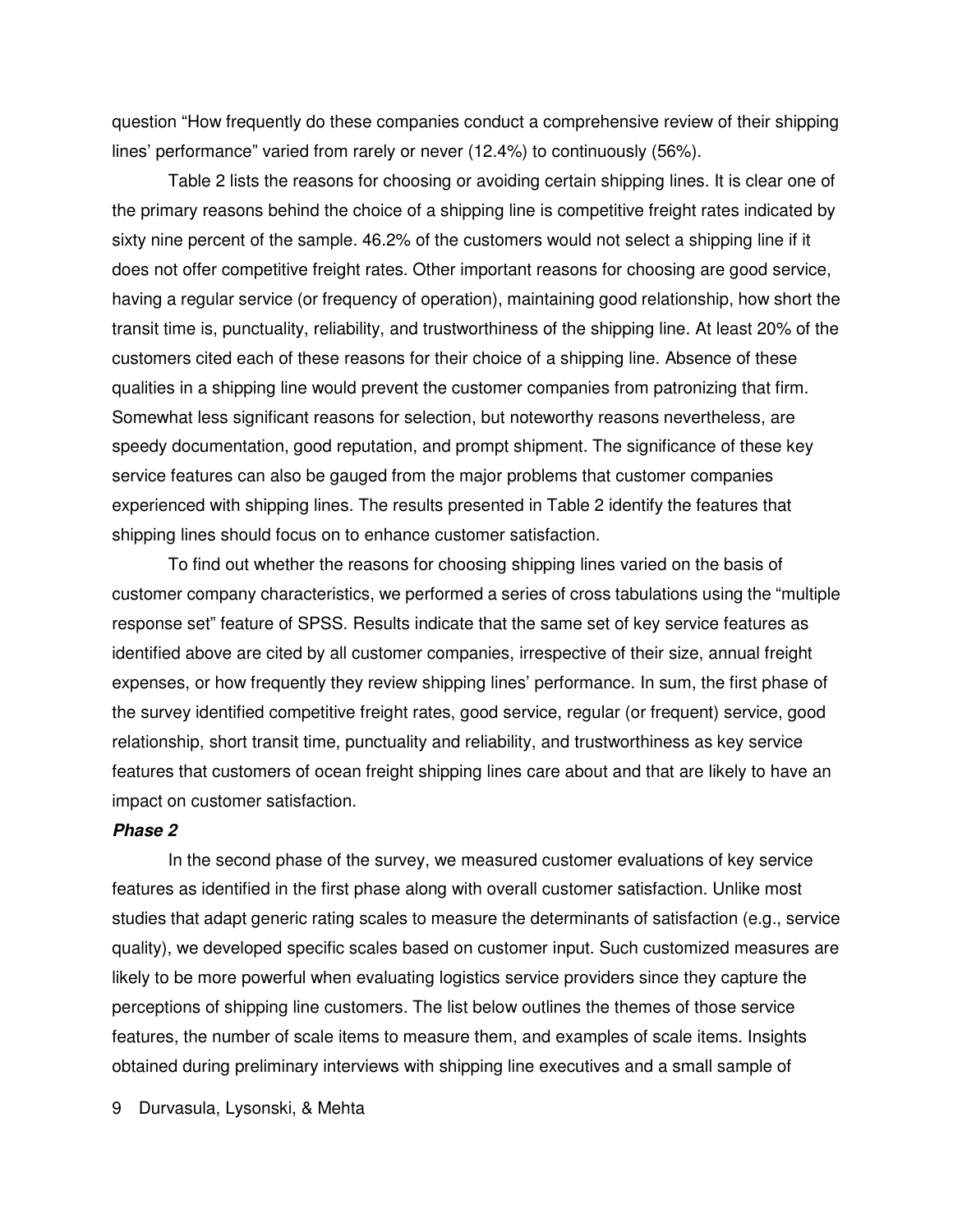customer companies facilitated the development of these measures. We verified the face validity of these scales by discussions with managers and experts in logistics. For all scale items, 7-point rating scales anchored by "poor" and "excellent," were used. We summed the item responses for each dimension to derive a composite score. Parenthetically, factor analysis also supported uni-dimensionality of the following seven services features.

- 1. Competitive freight rates (3 items) (e.g., Competitive rates, Has lowest rates; scale reliability as measured by coefficient alpha is .73)
- 2. Good Service (3 items) (e.g., emphasize customer satisfaction, good after sales service; scale reliability is .80)
- 3. Regular Service (1 item) (good frequency of sailings)
- 4. Good relationship/cooperation (4 items) (e.g., listens to customers, values customers' input, responsive to customers' requests; scale reliability is .76)
- 5. Short transit time (2 items) (e.g., short transition time; scale reliability is .71)
- 6. Punctual (3 items) (e.g., punctuality of sailings, good on-time performance; scale reliability is .70)
- 7. Reliable and Trustworthy (4 items) (e.g., trustworthy, delivers on promises, gives correct/proper information; scale reliability is .76)

The questionnaire also measured subjects' overall satisfaction with their most preferred shipping line's service on a scale from 1 (Extremely Poor) to 7 (Excellent).

In phase 2, the same managers again provided responses to the 20 scale items measuring the 7 service features and overall service satisfaction as identified above. A total of 117 useful responses were available for analysis. To keep the survey length manageable, customers were asked to evaluate the service features of only their most preferred shipping lines. We used this data to perform neural network analysis and decision tree analysis.

## **Results of Neural Network Analysis**

Responses to the second phase of the survey enabled us to examine the relationship between the key service features and overall service satisfaction. The seven service features that we measured in the second phase serve as the predictors of satisfaction. Correlations among the predictors varied from .53 to .82. In view of the potential for multi-collinearity among the predictors, possibility of interaction effects among predictors, and the likelihood of a non-linear relationship between those variables and satisfaction, traditional regression analysis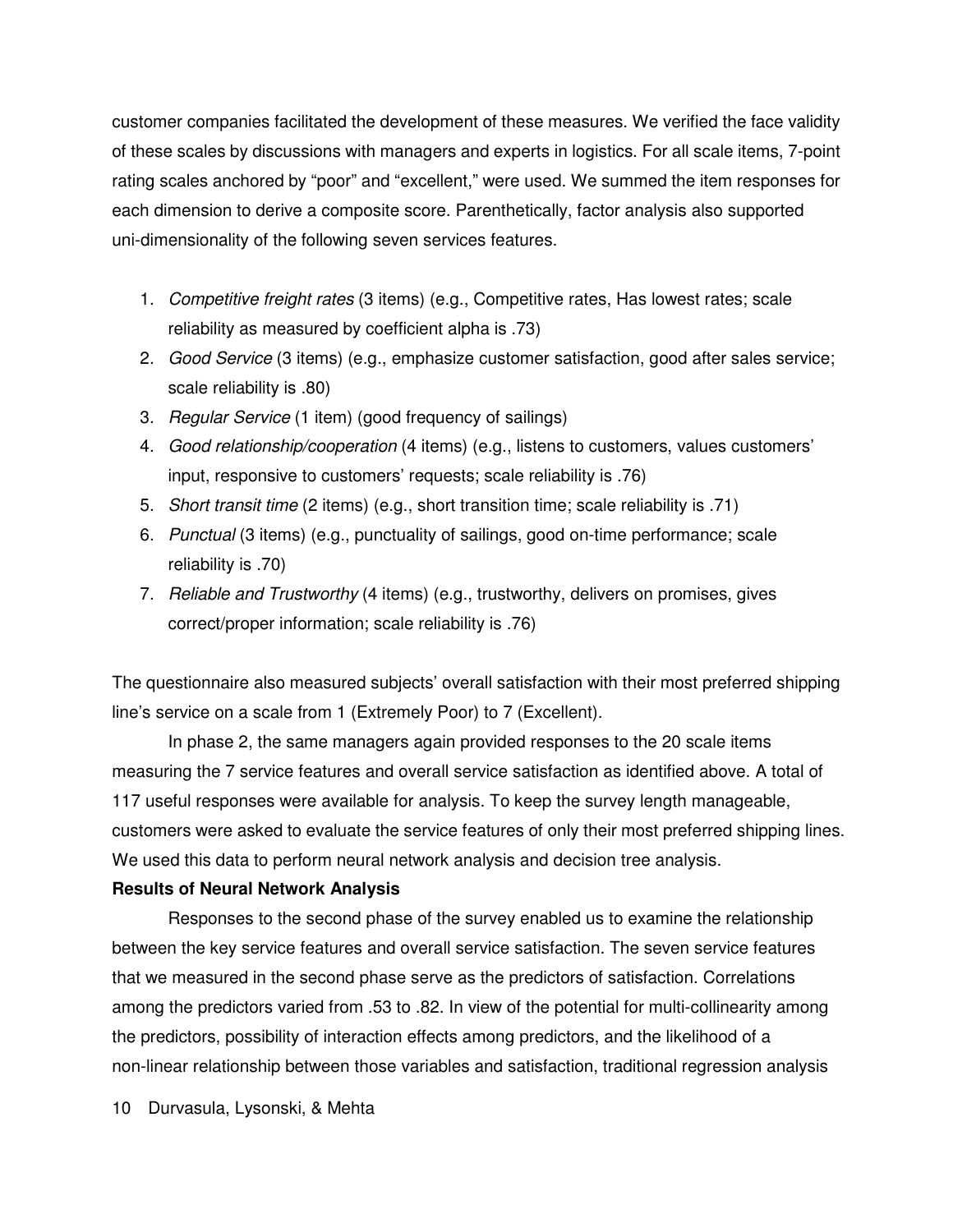or path analysis is not appropriate. For this reason, we analyzed the data using neural network analysis and decision trees. Clementine 6.5, a data mining package marketed by SPSS, was used for this purpose.

We first performed a neural network analysis using the simple multi-layer Perceptron model. This model consists of one hidden layer besides one input layer and one output layer. There are seven input nodes (or neurons), one for each predictor variable, with customer responses serving as inputs. Customer satisfaction is the target variable that served as the output node. The number of hidden layer nodes is determined by the software program. In our case, the model used four hidden layer nodes to fit the data. The neural network detects the best relationship between the seven service features and satisfaction based on supervised learning. Considering our sample size ( $n = 117$ ), we used 85% of the sample for training the network and the other 15% for validation purposes. Results of the analysis, presented in Table 3, are very encouraging; the prediction accuracy of the model is 83.5%. The difference between the mean customer satisfaction score for the original data and the predicted mean are fairly close, indicating that the performance of the neural network is satisfactory.

Table 3 also indicates the relative importance of the service features. Clearly, the key drivers of satisfaction are reliability and trustworthiness of the shipping line, quality of relationship the shipping line maintains with its customers, good service, and regular (or frequent) service. Relatively less important features are punctuality, competitive freight rates, and short transit time. These results offer important insights for shipping lines as to how to maximize satisfaction. It is likely that there were no differences in customer responses with respect to features such as punctuality because all shipping lines are adequate in these areas; hence, these attributes are not differentiating drivers of satisfaction in the minds of customers.

#### **Results of Decision Tree Analysis**

When unlimited resources are available, a shipping line would be able to significantly enhance its service offering in every aspect, whether it involves competing more aggressively on freight rates, offering superior quality service, or reducing the transit time. When faced with resource constraints, however, the shipping line would have to make trade-offs in terms of what service features to devote most of its resources. In this scenario, the question is what combination of service features either enhances or undermines customer satisfaction? To address this issue, we performed a decision tree analysis.

As with neural network analysis, the target variable for decision tree analysis is satisfaction, and the predictor variables are the seven service features. Prior to performing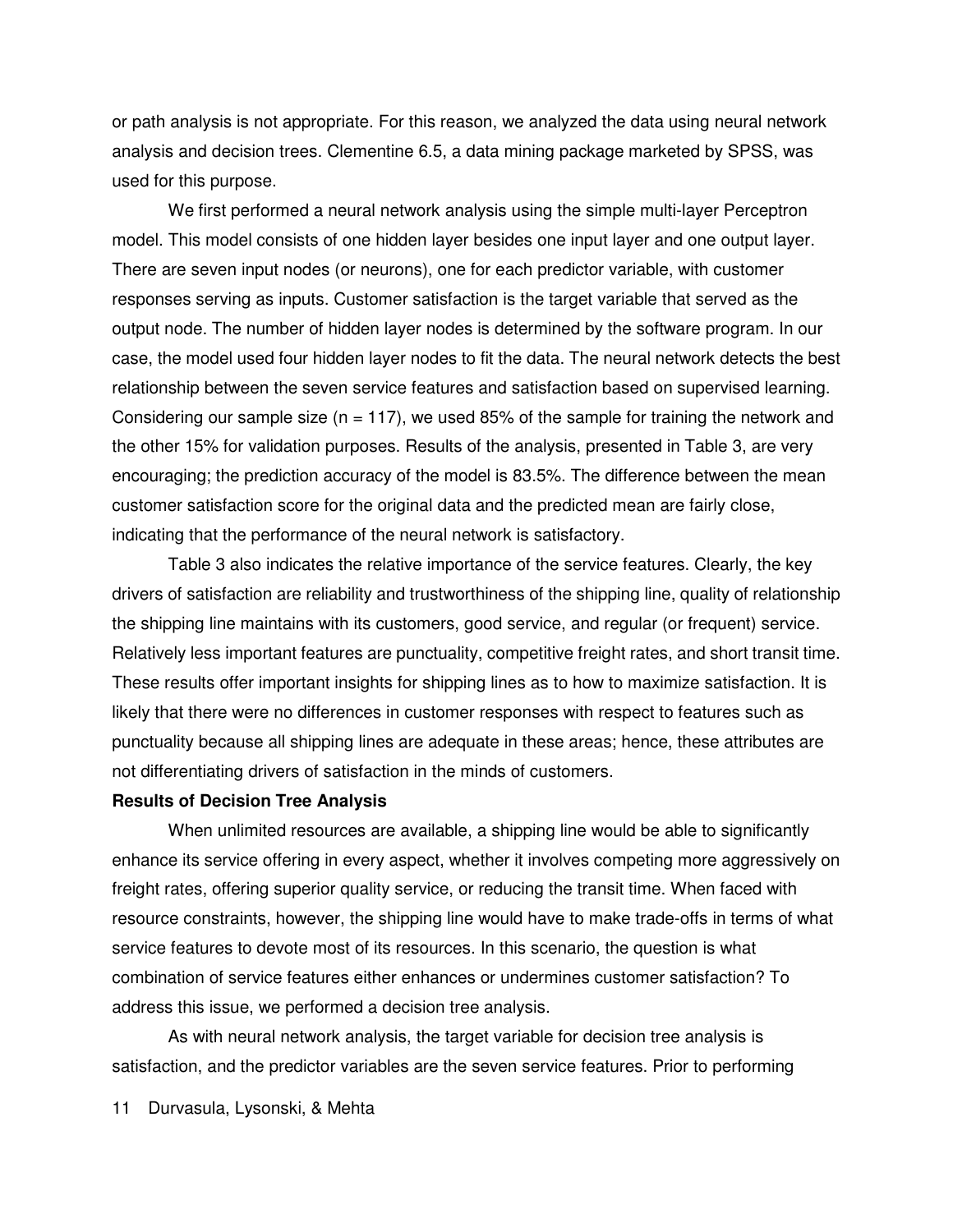decision tree analysis, we dichotomized responses to the predictor variables using the "mean split" criterion whereby those customers who rated the shipping lines above the mean on freight rates were recoded as 1 (i.e., "stronger" rating) and those below the mean were recoded as 0 (i.e., "weaker" rating). Next, we used the C&R (classification and regression) tree technique for generating the decision tree (cf. Breiman et al., 1980), as this technique is considered to be robust in the presence of problems of missing data and large numbers of predictor variables. Also, the tree that is developed using this technique is considered to be easier to understand. It is a binary tree growing algorithm.

As with any tree growing algorithm, C&RT technique splits the root node (or parent node) consisting of all data records into a number of branches and sub-branches (or child nodes) consisting of more homogeneous data records. C&RT tree starts by examining the input fields (i.e., the seven service features) to find an input field that offers the best split. The input field that provides the best split is one that gives the largest reduction in an impurity index. On the basis of this best input field, the root node is split into two child nodes or branches. For each child node, then, the program identifies the next input field that provides the best split. The child node is then split into two more nodes, and so on until one of the stopping criteria is reached. The stopping rule for C&RT depends on the minimum change in impurity. If splitting a node results in a change in impurity that is less than the minimum, the node is not split any further.

For any branch of a decision tree, the child nodes are "more" pure (or they have smaller within group variances) than their parent node. Here, purity refers to the values of the target variable (i.e., customer satisfaction). When a node is completely pure, then all of the data records in that node have the same value for satisfaction. This result indicates that within-group variance of that node is zero.

Decision tree analysis results are presented in Figure 1. As shown in the root node of the tree, overall mean satisfaction is 5.97. The first split of the tree is made on the variable "good relationship and cooperation." This demonstrates that "good relationship" is the most determining feature (of the seven features we measured) of service satisfaction. This split gives a reduction in impurity of .11. For those customers that have a weaker perception of shipping lines on "good relationship," the next determining feature is freight rates. Customers of this group who had a stronger rating of shipping lines on freight rates experienced a higher level of customer satisfaction (average value  $= 6.10$ ) as compared to the entire sample. For this group, there is a gain in satisfaction of 102%. When we interpret the results this way, the largest gain (6.50 or 109%) in customer satisfaction occurs when customers provide strong ratings of shipping lines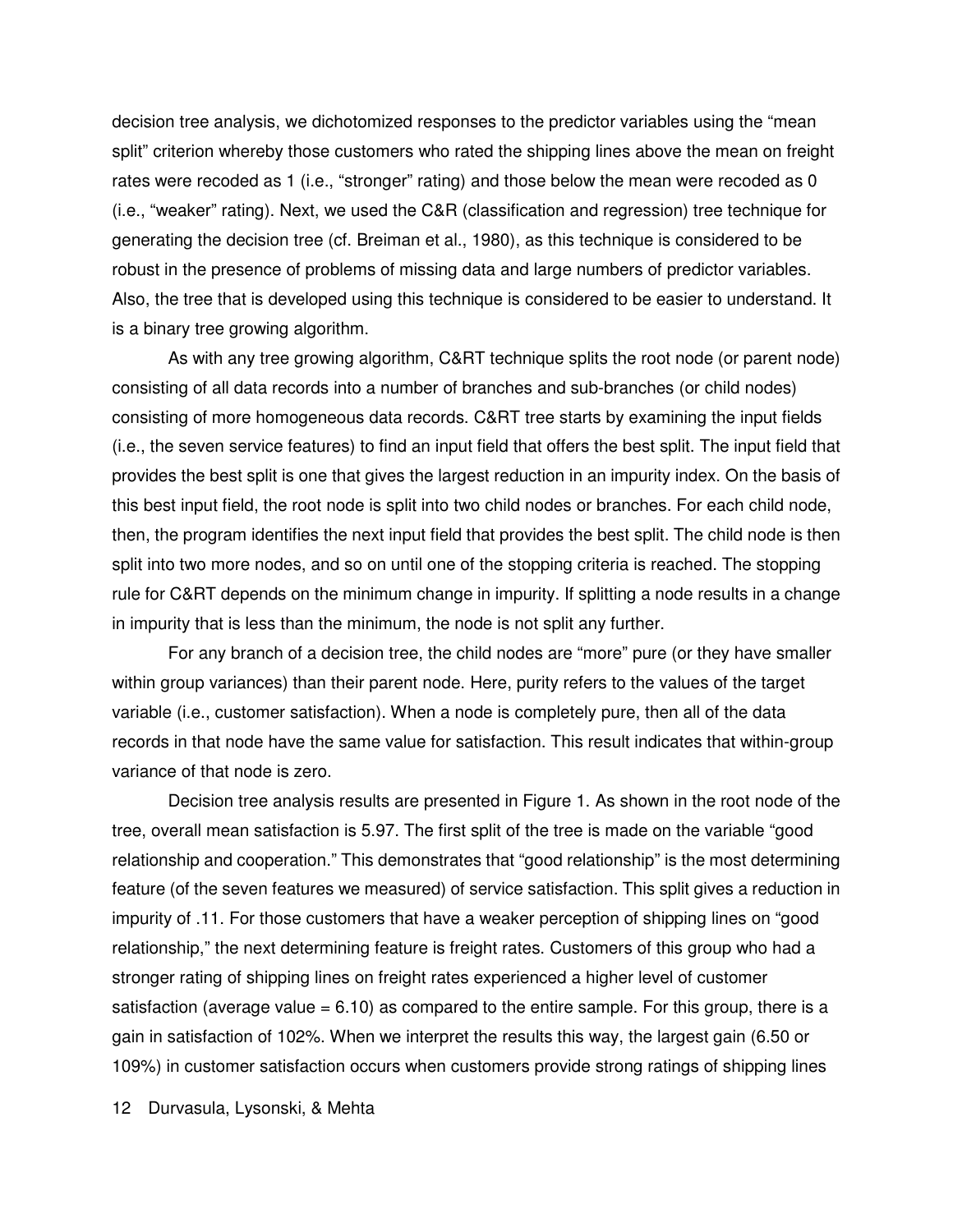on cooperation, transit time, and freight rates. Clearly, results of the decision tree show what steps a shipping line must take in order to enhance customer satisfaction.

#### **Discussion**

For all types of ocean freight shipping line customers, irrespective of their size, annual freight expenses, or how frequently they perform a comprehensive review of various shipping lines, "competitive freight rate" is the number one listed reason for choosing a certain shipping line, followed by "good service." Other notable reasons are "regular service," "good relationship," "short transit time" and "reliability and trustworthiness." These results suggest that ocean freight shipping firms cannot trade off price/wider network for service. Exclusively focusing on some service attributes may not be attractive to customers if the freight line operates a small fleet with fewer destination choices. Highly competitive rates coupled with poor service will also turn away customers. So, it is clear that logistics companies should either offer everything (e.g., best price & service) or offer a small network with great service, but integrate operations with partner lines so that customers see a seamless connection (as in Star Alliance for airlines). These results confirm the logic suggested by Porter (1996) in how to develop effective strategy.

When comparing the neural network and decision tree results, we find some similarities as well as some differences. For example, both techniques identify good relationship/cooperation and reliability/trustworthiness as important for customer satisfaction. In the case of neural networks, good relationship and reliability/trustworthiness are the most important predictors of satisfaction followed by quality of service and "regular service" (or service frequency). In decision tree analysis, customers' perception of good relationship is the basis for segmenting them into two groups–those who rated service providers as low on good relationship and those who rated service providers as high on good relationship. For the first group, the overall satisfaction decreased, while it increased for the later group.

The primary objectives of the two techniques are different, however. For this reason, we find some differences in the results for these two techniques. The purpose of neural network analysis is to identify the relative importance of factors when the objective is to predict customer satisfaction. For logistics providers in the shipping industry, the factors that are the most important for predicting satisfaction are reliability/trustworthiness of the service provider and good relationship with the service provider. The purpose of decision tree analysis is to segment customers into several sub groups based on their perceptions of various service features and their overall satisfaction. This technique is applicable when the objective is to find out what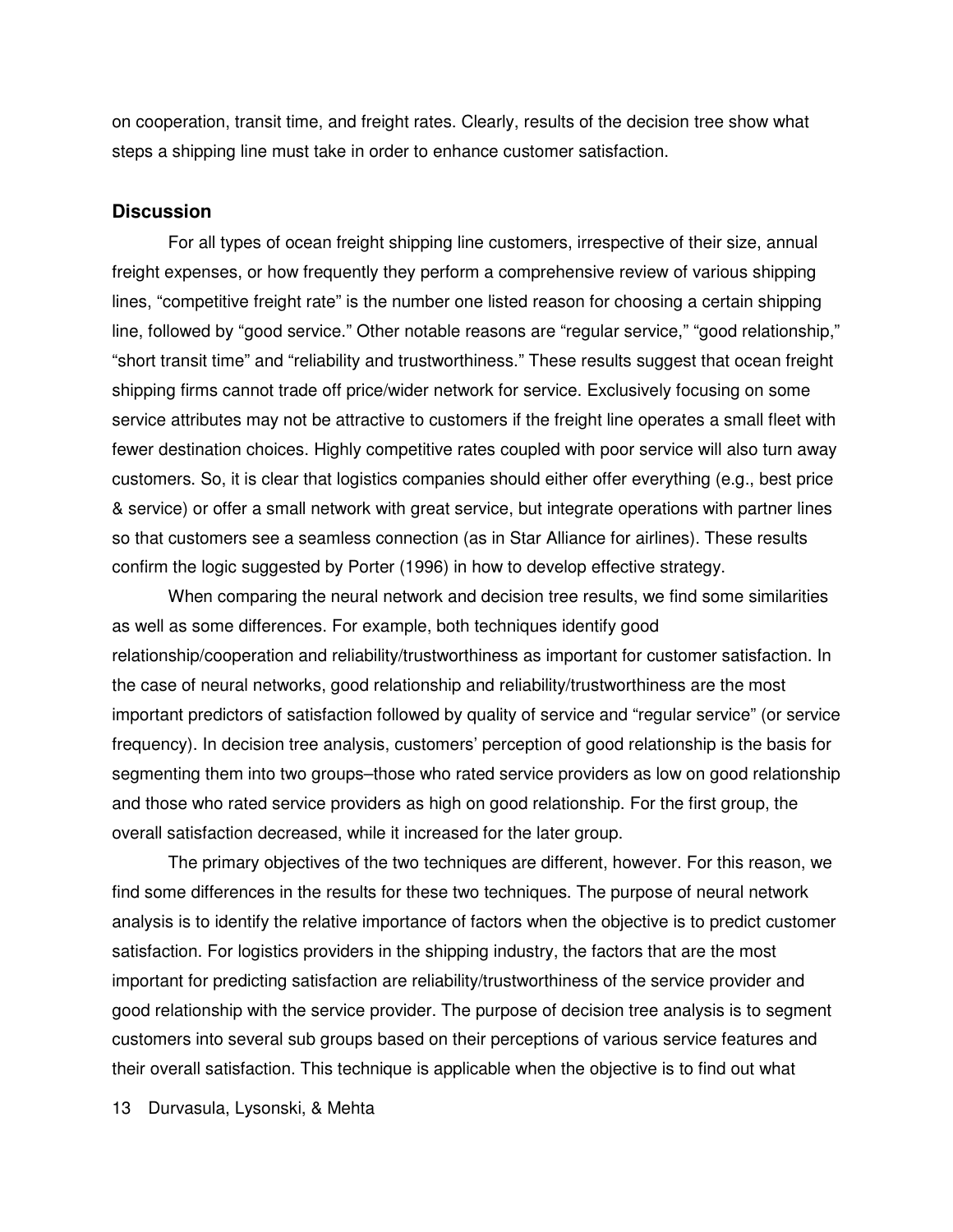combination of service feature perceptions maximizes customer satisfaction. For example, customer satisfaction is the maximum when customers rate logistics providers highly on reliability/trustworthiness, transit time, and freight rates. For this group of customers, there is an increase in customer satisfaction of almost 9% (i.e., 6.5/5.96) when compared to the overall mean satisfaction for the entire sample. Customer satisfaction is the lowest for the segment of customers which rated the service providers low on reliability/trustworthiness, freight rates, and punctuality. For this segment, there is a decrease in satisfaction of about 9% (i.e., 5.43/5.96) as compared to the overall mean. The decision tree model provided an accurate prediction of service satisfaction given that the correlation of .77 between the original and predicted values of service satisfaction is high.

Since the two techniques provide different insights into the data, it is important for service providers to use results from both techniques when formulating a marketing strategy. Nonetheless, it is important to note that relationship quality surfaced as important in both types of analysis. Relationship quality is highly intangible and subject to marketing control. Ocean freight shippers firms could potentially use this quality as a way of differentiating themselves to enhance customer loyalty.

Analysis of customer complaints (or problems) with ocean freight shipping companies provides clues concerning the attributes that may enhance customer satisfaction. For example, customers frequently cited shipping delays, document delays, and communication breakdown as the major problems; suggested possible solutions that logistics firms could use were more knowledgeable staff and advance notification of shipping delays.

#### **Implications and Conclusion**

Our study provides ideas that contribute to understanding the dynamics of the service attributes in logistics that have not been explored well in the literature. We can offer several implications for logistics service providers in general and ocean freight shipping lines in particular based on our analysis. Neural networks and decision trees provide a powerful lens into the workings of these attributes. First, research on satisfaction can be deceptive depending on the method used. In particular, responses to open ended questions would suggest that freight rates as the most important factor. Yet, such a conclusion may hide what is happening under the surface (in the minds of users). Using neural network we can see that trust, cooperation, etc. are relatively more important. Why the difference? On a basic level, freight rates are clearly a key driver. Yet, a firm cannot easily differentiate itself as the low cost provider if others can offer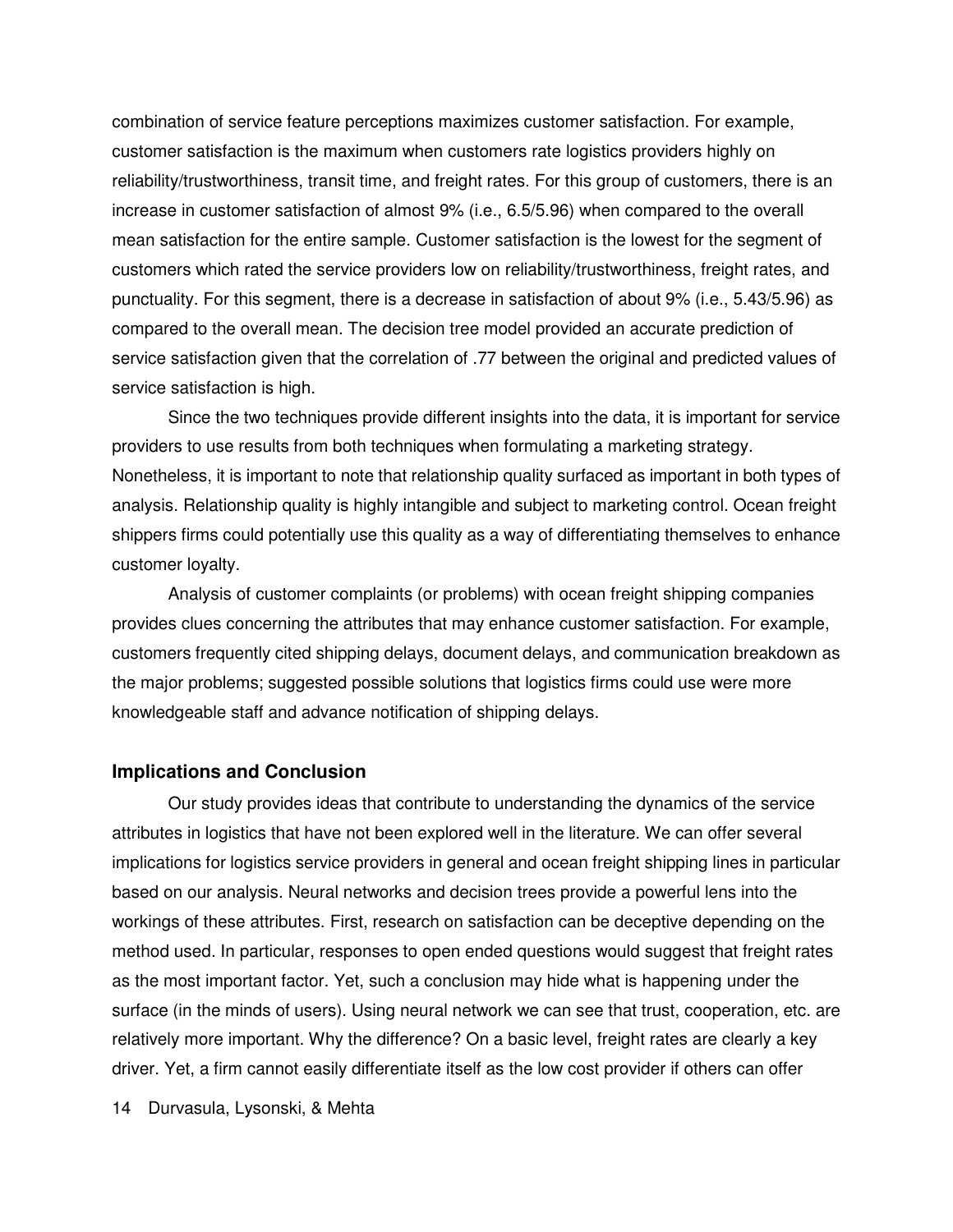similar low prices as Porter (1996) would argue. Providing low cost rates is not likely to be a sustainable competitive advantage. If all customers provided the same ratings to shipping lines on freight rates then there is very small variation in freight rates vis a vis customer satisfaction. This understanding does not mean that freight rates can be ignored. Freight rates, in general, are not the differentiating factor in enhancing satisfaction when you look at the entire data. However, for subgroups of customers, freight rates are still very crucial in enhancing satisfaction. This understanding comes across clearly when we look at the decision tree results. Since we limited our data collection to customers' perceptions of their most preferred shipping lines, these results are useful because they could serve as the bench mark.

The results of this study clearly illustrate that neural networks used in tandem with decision trees offer a powerful procedure to identify elements that can maximize satisfaction and the sequence or combination in the way they may operate. Trying to understand how satisfaction develops through the conventional methods of surveys and descriptive statistical analysis does not penetrate the complexity involved in the way the human brain may function. Using simple frequencies for reasons for preferring or rejecting shipping lines only scratches the surface. Neural networks facilitate our understanding of how humans process information to derive an emotional response, namely satisfaction.

There is a clear implication of these findings in terms of Porter's (1996) framework of strategy. Firms that are highly successful learn how to develop attributes that other firms cannot imitate easily. Sustainable competitive advantage comes from developing a unique position in the market place. For example, Southwest Airlines in the USA has developed a unique position in the marketplace that emphasizes less service, frequent departures, and low fares (Porter 1996). Although such a combination of attributes may seem obvious or easily copied, Southwest continues to maintain its strategic position despite imitators. Porter (1996) says a firm needs to concentrate on deepening a strategic position rather than broadening and compromising it and to make the firm's activities more distinctive, strengthening fit and communicating the strategy better to those customers who should value it. Relationship quality is likely to be one of those characteristics that would allow for a deeper strategic position.

In the case of ocean freight shipping services, the results indicate that it is not enough to provide a good price, i.e., freight rates. Instead, firms must realize that there is a sequence or combination of service factors that maximizes service satisfaction. Discovering the best sequence depends in part on the segment that the firm is pursuing or the extent to which firms all seem alike. Differentiating the offering by providing specific levels of attributes is more likely to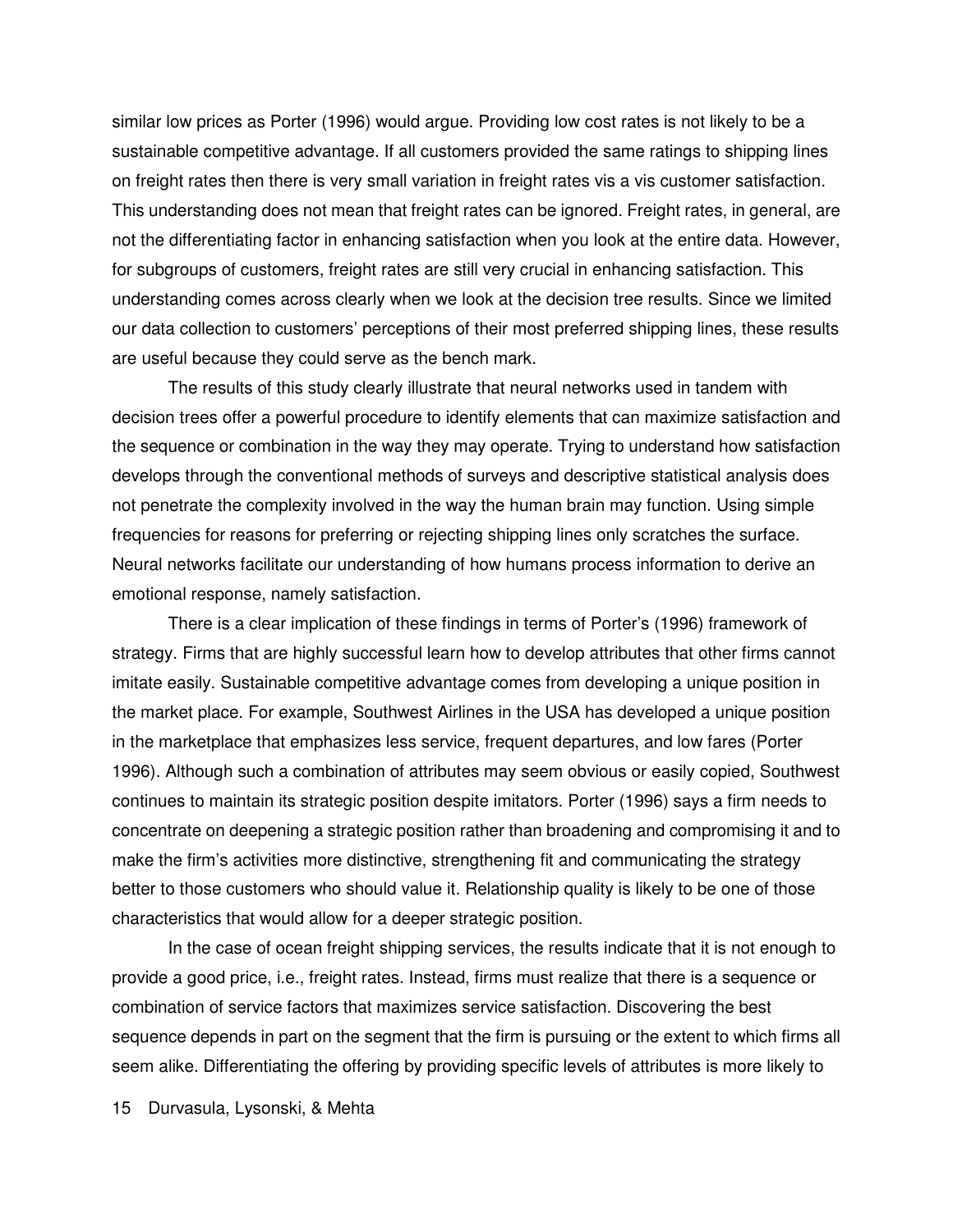lead to higher levels of satisfaction. Such satisfaction is likely to lead to higher levels of loyalty. Deepening this differentiated position is likely to give a firm a strong advantage in the marketplace. The key is to understand how to make the right tradeoffs in the way the system of attributes is combined. Indeed the goal is to pursue the right combination of attributes that gives a firm a unique position that cannot be easily copied.

In sum, our exploratory study finds important results related to developing a system of attributes that are of value to customers of logistics services. By using cross tabulations, decision trees and neural network analyses, we show how ocean freight shipping firms in the logistics sector should go about in identifying the sequence or combination of service factors that maximizes service satisfaction and, in turn, loyalty–this is exactly what Porter (1996) suggests firms should do to find a sustainable competitive advantage in the marketplace.

#### **Notes**

- Srinivas Durvasula is Professor and Edward A. Brennan Chair, College of Business, Marketing Department, Marquette University. Steven Lysonski is Professor and Miles Research Scholar, College of Business, Marketing Department, Marquette University. Subhash C. Mehta is Professor of Marketing, Kazakstan Institute of Management.
- Please address all correspondence to: Srinivas Durvasula or Steven Lysonski, College of Business Administration, Marquette University, Milwaukee, WI 53233 (E-mail: srinivas.durvasula@marquette.edu).
- The authors thank the editor and two anonymous reviewers for their helpful comments on an earlier version of this manuscript.

#### **References**

- Anderson, E.W., & Sullivan, M. (1993). The Antecedents and Consequences of Customer Satisfaction for Firms. Marketing Science, 12(2), 125-43.
- Bearden, W.O. and Teel, J.E. (1983), "Selected Determinants of Consumer Satisfaction and Complaint Report," Journal of Marketing Research, 20(February), pp. 21-8.
- Behara, R., Fisher, W., & Lemmink, J. (2002). Modelling and Evaluating Service Quality Measurement Using Neural Networks. International Journal of Operations & Production Management, 22(9/10), 1162-86.
- Bellandi, G., Dulmin, R., & Mininno, V. (1998). Failure rate neural analysis in the transport sector. International Journal of Operations & Production Management, 18(8), 778-793.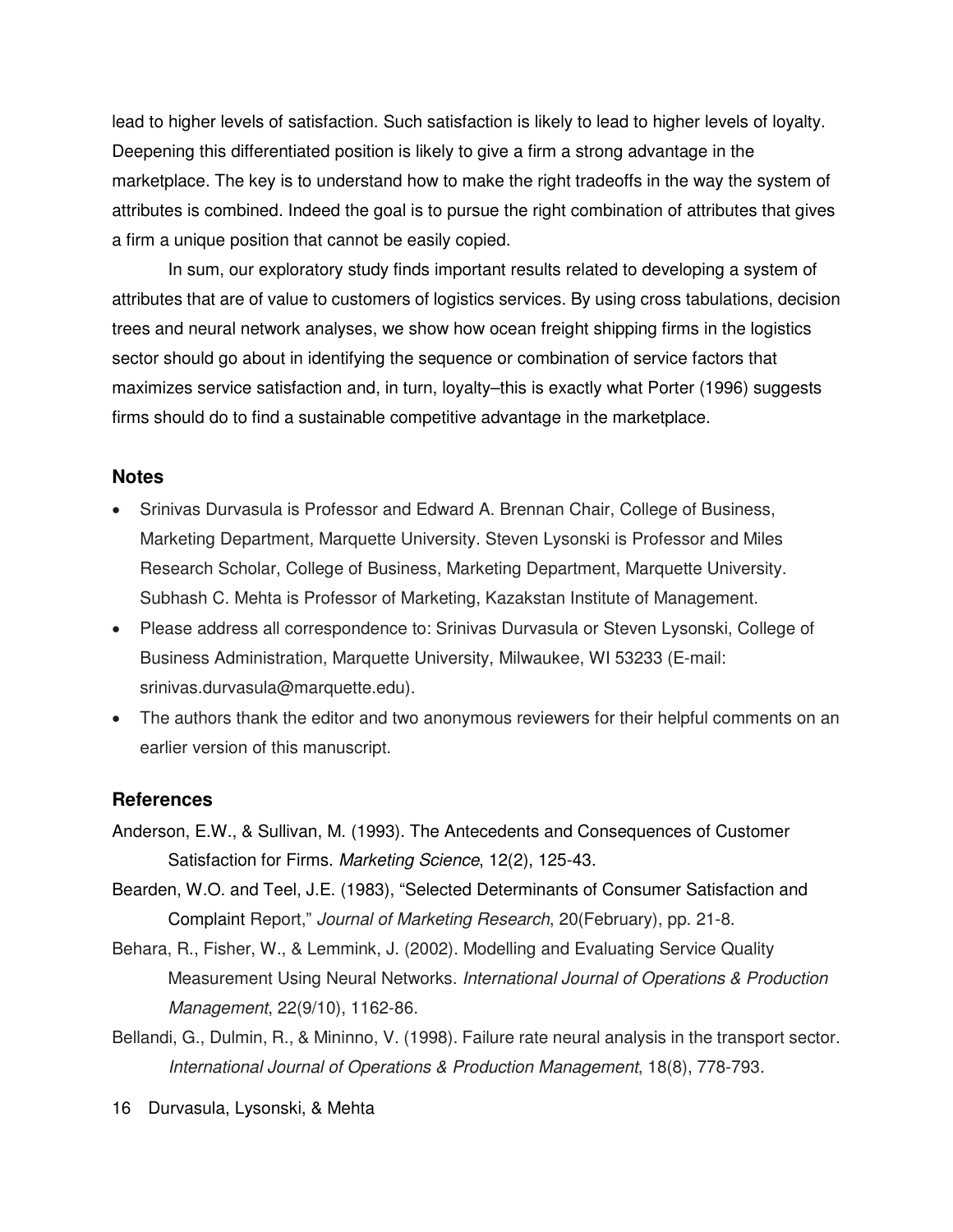Berry, M., J., A., & Linoff, G., S., (2000). *Mastering Data Mining*. New York: Wiley.

- Biggs, D., de Ville, B., & Suen, E. (1991). A Method of Choosing Multiway Partitions for Classification and Decision Trees. Journal of Applied Statistics, 18(2), 49-62.
- Bowersox, D.J. (1995). Best Practices in Global Logistics. Speech presented a the GMA Information Systems and Logistics/Distribution Conference, St. Petersburg, Florida, April 5, 1995.
- Breiman, L., Friedman, J.H., Olshen, R.A., & Stone, C.J. (1980). Classification and Regression Trees. Belmont, CA: Wadsworth.
- Collins, E., Ghosh, S., & Scofield, C. (1988). An Application of a Multiple Neural Network Learning System to the Emulation of Mortgage Underwriting Judgments. IEEE Second International Conference on Neural Networks, 8, 459-466.
- Council of Logistics Management (1995). World Class Logistics: The Challenge of Managing Continuous Change. Oak Brook, IL: Council of Logistics Management.
- Dadzie, K.Q, Chelariu, C., & Winston, E. (2005). Customer Service in the Internet-Enabled Logistics Supply Chain: Website Design Antecedents and Loyalty Effects. Journal of Business Logistics, 26 (1), 53-78.
- Daugherty, P.J, Stank, T.P., & Ellinger, A.E. (1998). Leveraging Logistics/Distribution Capabilities: The Impact of Logistics Service in Market Share. Journal of Business Logistics, 19(2), 35-51.
- Dornier, P., Ernst, R., Fender, M., & Kouvelis, P. (1998). Global Operations and Logistics, New York: John Wiley.
- Draper, N.R., & Smith, H. (1981). Applied Regression Analysis (2nd ed.). New York: Wiley.
- Fornell, C., & Werneldt, B. (1987). Defensive Marketing Strategy By Customer Complaint Management: A Theoretical Analysis. Journal of Marketing Research, 24 (November), 337-46.
- Fuller, J.B., & O'Conor, J., & Rawlinson R. (1993). Tailored Logistics: The Next Advantage. Harvard Business Review, May-June, 87-98.
- Fung, P., & Wong, A. (1998). Case Study: Managing for Total Quality of Logistics Services in The Supply Chain. Logistics Information Management, 11(5), 324-329.
- Hair, J., Anderson, R., Tatham, R., & Black, W. (1998). Multivariate Data Analysis with Readings (5th ed.). Englewood Cliffs, NJ: Prentice Hall.
- Johnson, M.D., & Fornell, C. (1991). A Framework for Comparing Customer Satisfaction Across Individuals and Product Categories. Journal of Economic Psychology, 12(2), 267-86.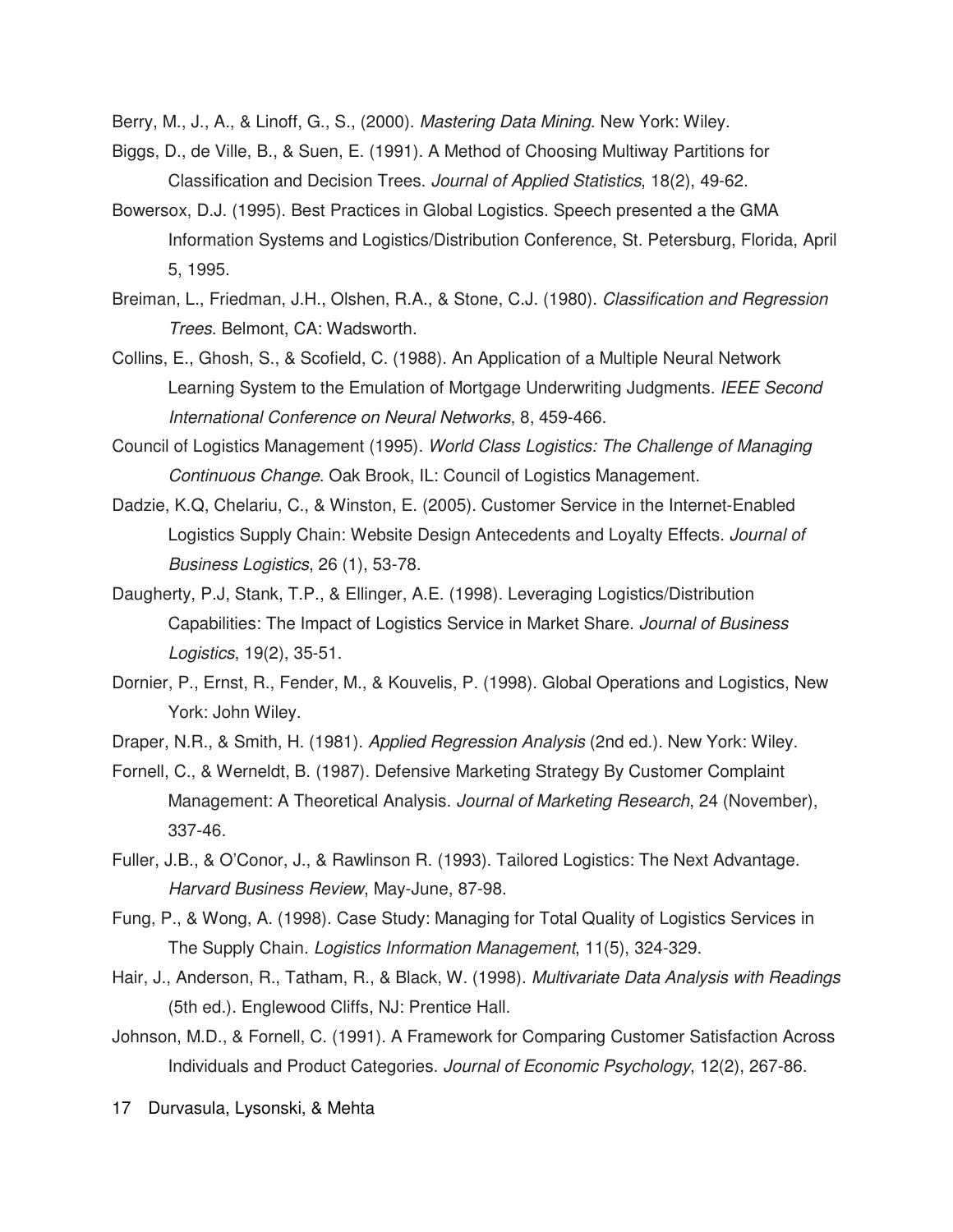- Hallowell, R. (1996). The Relationships of Customer Satisfaction, Customer Loyalty, and Profitability: An Empirical Study. International Journal of Service Industry Management, 7(4), 27-42.
- Hartline, M.D., and Jones, K.C. (1996). Employee Performance Cues in a Hotel Service Environment: Influence on Perceived Service Quality, Value, and Word of Mouth Intentions. Journal of Business Research, 35(3), 207-17.
- Haughton, D., & Oulabi, S. (1997). Direct Marketing Modeling with CART and CHAID. Journal of Interactive Marketing, 11(4), 42-52.
- Heskett, J.L., Jones, T.O., Loveman, G.W., Sasser, W.E. Jr., & Schlesinger, L.A. (1994). Putting the Service Profit Chain to Work. Harvard Business Review, 72(2), 164-75.
- Innis, D.E., & La Londe, B.J. (1994) "Customer Service: The Key to Customer Satisfaction, Customer Loyalty and Market Share," Journal of Business Logistics, 15(1), 1-27.
- Jaafar, H.S., & Rafiq, M. (2003), 'Logistics Service Quality and Relationship Quality in Third Party Relationships. In Menachod, D. et al. (Ed.), Logistics Research Network Annual Conference Proceedings (pp. 209-216), Cass Business School: City of London.
- Kass, G. (1980). An Exploratory Technique for Investigating Large Quantities of Categorical Data. Applied Statistics, 29(2), 119-127.
- LaBarbera, P.A, & Mazursky, D. (1983). A Longitudinal Assessment of Consumer Satisfaction/Dissatisfaction: The Dynamic Aspect of the Cognitive Process. Journal of Marketing Research, 29(November), 303-404.
- Lambert, D., & Burduroglu, R. (2000). Measuring and Selling the Value of Logistics. The International Journal of Logistics Management, 11(1), 1-17.
- Lovelock, C. (2001), Services Marketing (4th ed.). New Jersey: Prentice Hall.
- McMillen R., & Henley, T. (2001). Connectionism Isn't Just For Cognitive Science: Neural Networks As Methodological Tools. Psychological Record, 51(2), 3-18.
- Mentzer, J.T., Min, S., & Bobbitt, L. (2004). Toward a Unified Theory of Logistics. International Journal of Physical Distribution & Logistics Management. 34, 606-627.
- Morrison, J. (1998). Introducing CART to the Forecasting Process. The Journal of Business Forecasting Methods & Systems, 17(1), 9-12.
- Mozer, M., Wolniewicz, R., Johnson, E., & Kaushansky, H. (1999). Churn Reduction in the Wireless Industry. Proceedings of the Neural Information Processing Systems Conference, San Diego: CA.

Oliver, R.L. (1996). Satisfaction: A Behavioral Perspective on the Consumer. New York: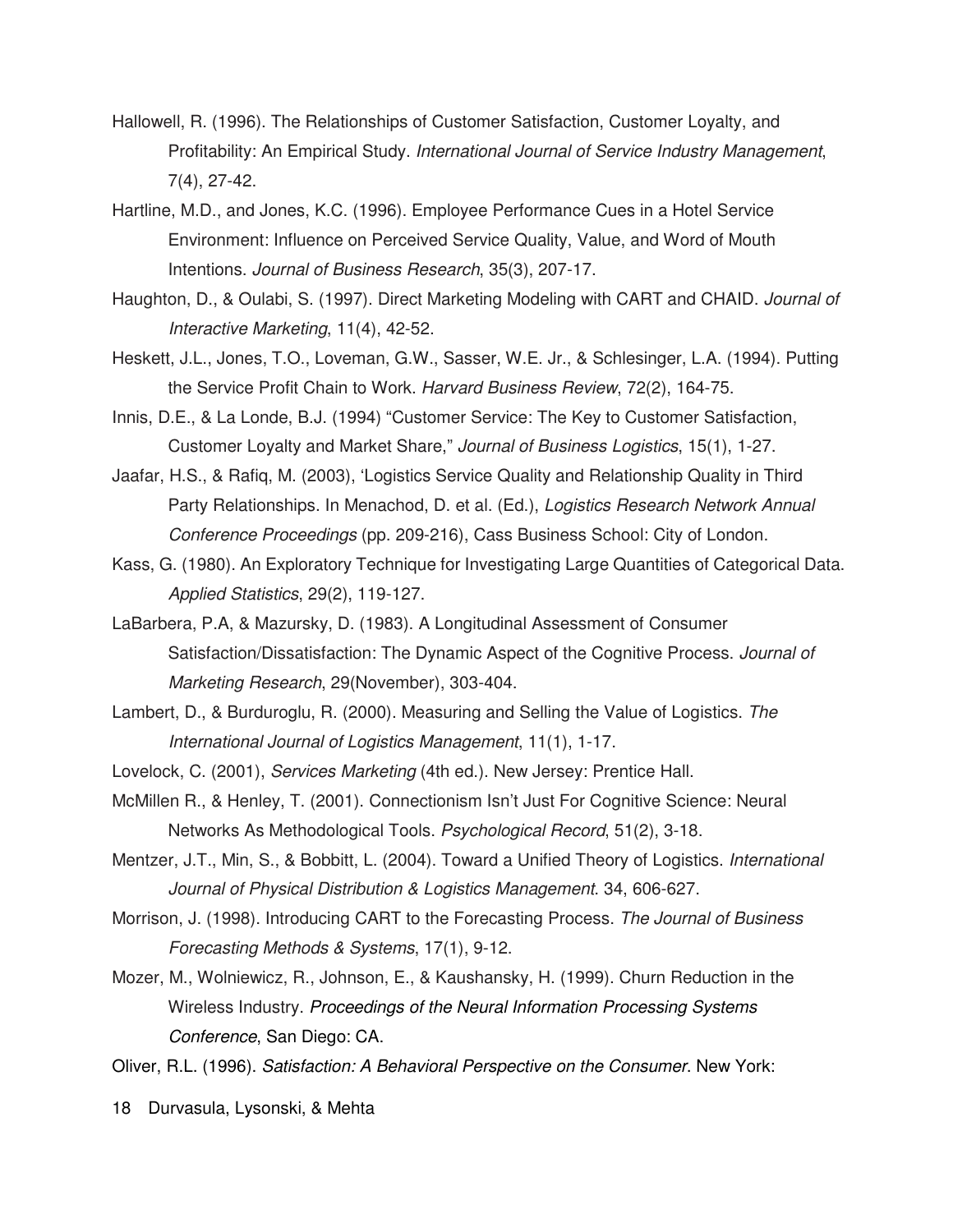McGraw-Hill.

- Nordmann, L., & Luxhøj, J.T. (2000). Neural Network Forecasting of Service Problems for Aircraft Structural Component Groupings. AIAA Journal of Aircraft, 37(2), 332-338.
- Peacock, P.R. (1998). Data Mining in Marketing: Part 1. Marketing Management, 6(4), 9-17.

Poirier, C. (1999). Advanced Supply Chain Management. San Francisco: Berrett-Koehler Publishers.

- Porter, M. (1996). What Is Strategy?. Harvard Business Review, 74(6), 61-78.
- Rochester, J.B. (1990). New Business for Neurocomputing. I/S Analyser, 28(2), 1-16.
- Rodrigues, A.M., Bowersox, D.J., & Calentone, R.J (2005). Estimation of Global and National Logistics Expenditures: 2002 Data Update. Journal of Business Logistics, 26(2), 1-15.

Sargeant, A., & McKenzie, J. (1999). The Lifetime Value of Donors: Gaining Insight through CHAID. Fund Raising Management, 30(1), 22-27.

- Sargeant, A., & Msweli, P. (1999). Network Marketing in South Africa: An Exploratory Study of Consumer Perceptions. Journal of International Consumer Marketing, 11(3), 51-66.
- Selnes, F. (1993). An Examination of the Effect of Product Performance on Brand Reputation, Satisfaction, and Loyalty. European Journal of Marketing, 27(9), 19-35.
- Stank, T.P., Goldsby, T.J., Vickery, S.K., & Savitskie, K. (2003). Logistics Service Performance: Estimating Its Influence on Market Share. Journal of Business Logistics, 24(1), 27-55.
- Storbacka, K., Strandvik, T., & Gronroos, C. (1994). Managing Customer Relationships for Profit: The Dynamics of Relationship Quality. International Journal of Service Industry Management, 5(5), 21-38.
- Sukran, A.J., & Singleton, J.C. (1990). Neural Networks for bond rating improved by multiple hidden layers. Proceedings of IEEE International Conference on Neural Networks, 2, 163-168.
- Tam, K., & Kiang, M. (1992). Managerial Applications of Neural Networks: The Case of Bank Failure Predictions. Management Science, 38(7), 926-948.
- Vanecko, J.J., & Russo, A.W. (1999). Data Mining and Modeling as a Marketing Activity. Direct Marketing, 62(5), 52-55.
- Witten, I.H., & Frank, E. (2000). Data Mining: Practical Machine Learning Tools and Techniques with Java Implementation. Morgan Kaufman: San Francisco, CA.
- Woodside, A., Frey, L., & Daly, R. (1989). Linking Service Quality, Customer Satisfaction And Behavioral Intentions. Journal of Healthcare Marketing, 9 (December), 5-17.
- Wyner, G. A. (1995). Segmentation Analysis, Then and Now. Marketing Research, 7(1), 40-43.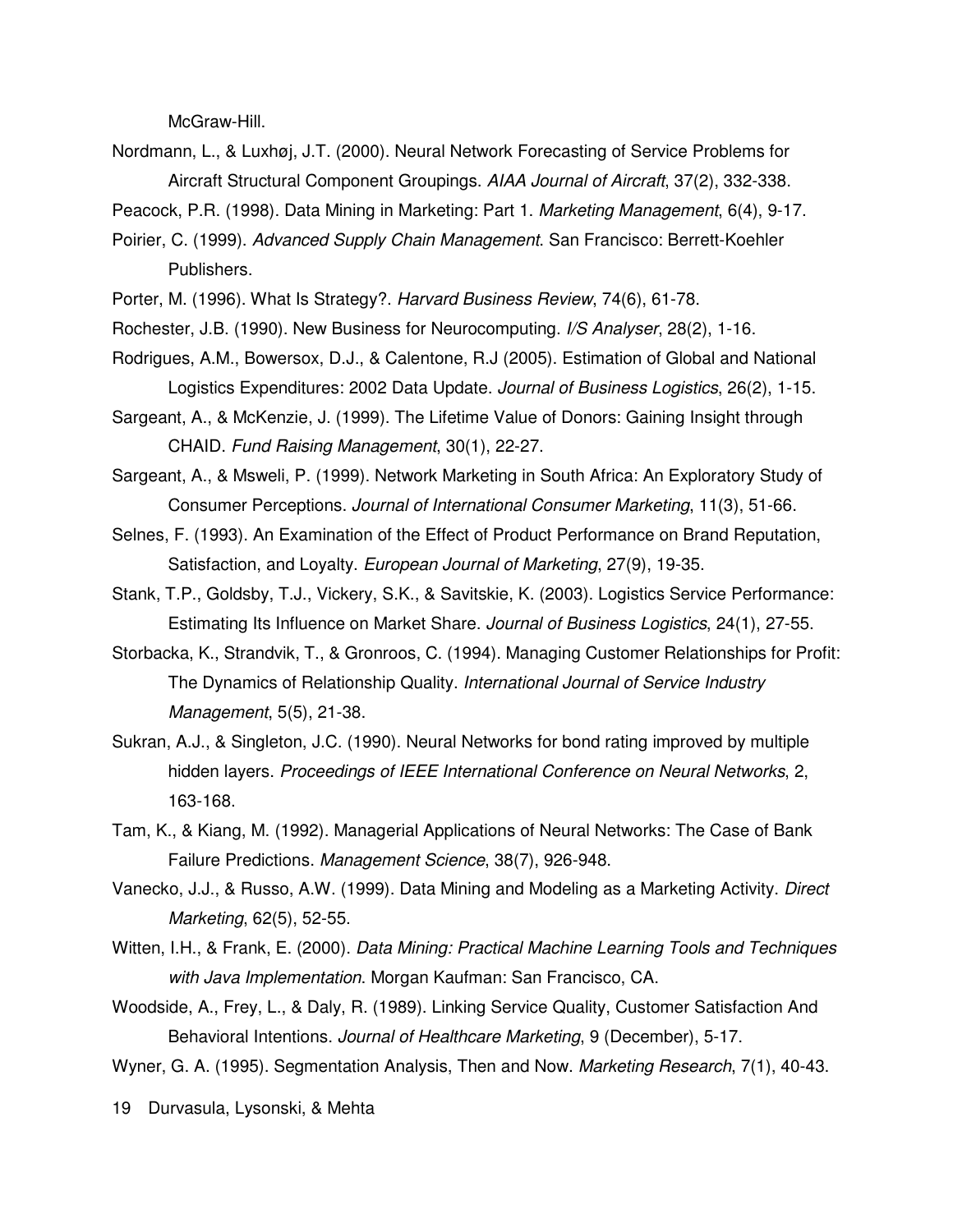- Xu, J., Wong, S.C., Yang, H., & Tong, C. (1999). Cautions on the Use of the SERVQUAL measure to assess the Quality of Information Systems Services. Decision Sciences, 30(3), 877-891.
- Yi, Y. (1989). A Critical Review of Consumer Satisfaction. In Zeithaml, V.A. (Ed.), Review of Marketing (pp. 68-123). Chicago: IL: American Marketing Association.

Zeithaml, V.A., Berry, L.L., & Parasuraman, A. (1996). The Behavioral Consequences Of Service Quality. Journal of Marketing, 60(April), 31-42.

## **Appendix**

#### **Neural Networks**

The concept of a neural network is based on a mathematical abstraction of the way the human brain works (McMillen & Henley, 2001). In the human brain, information is processed by cells which are also called neurons. Each neuron collects information from other neurons that are attached to it, and it aggregates that information and passes it along to other neurons. In an artificial neural network, elements called nodes function similarly to the neurons in our brain. Each node sums information that it receives from nodes connected to it, and it passes the processed information to the nodes that it connects to. When several nodes are connected together, they process information in parallel, allowing the system to find complex relationships quickly. Information in a neural network is represented in the strengths (or weights) of the connections between nodes (Berry & Linoff, 2000).

Figure 2 shows a simple neural network, also known as the multi-layer perceptron or the back-propagation network. In this network, the "neurons" or "nodes" are organized into "layers." There are typically three layers in a network: the input layer, the hidden layer, and the output layer. Each layer consists of several nodes or neurons. Further, each node is linked to every neuron in the preceding layer by connections that have strengths or **weights** attached to them. The first layer is called the **input layer** since it consists of nodes that uniquely represent each input or predictor variable. Input values for the predictor variables are presented to these input nodes. The information then flows through the network and is processed by nodes in the second layer, also known as the **hidden layer**. The hidden layer represents a sort of black box in that the nodes of this layer are hidden from the input and output. This layer is essential for mapping nonlinear relationships between the target output and the predictor inputs. It is important to point out that the hidden layer is an intervening layer and it facilitates the propagation of information from the input layer to the output layer. The third layer (called the **output layer**) consists of one or more output nodes. These output nodes combine information from the hidden nodes to generate predictions for the target variables.

Once a neural network is set up by defining a set of nodes and how they are connected, the network has to be trained. The network trains itself by looking at one record at a time. For each record, it makes a guess against the actual value for that case. It then adjusts the weights so that its next guess will be better. This implies that the network learns from its mistakes. Initially all weights are randomly set to small values and the predictions that come out of the network are likely to be nonsensical. However, as the network processes more and more data, it gets better and better at making predictions. Eventually, when the network learns all it can from the input data, it stops training. At this stage, it is ready to be tested on new data.

20 Durvasula, Lysonski, & Mehta Since each node in any layer is connected to every node in the previous layer of the network, it is important to recognize that a single input predictor can influence the output through a variety of paths, which allows for greater model complexity. Another important feature of the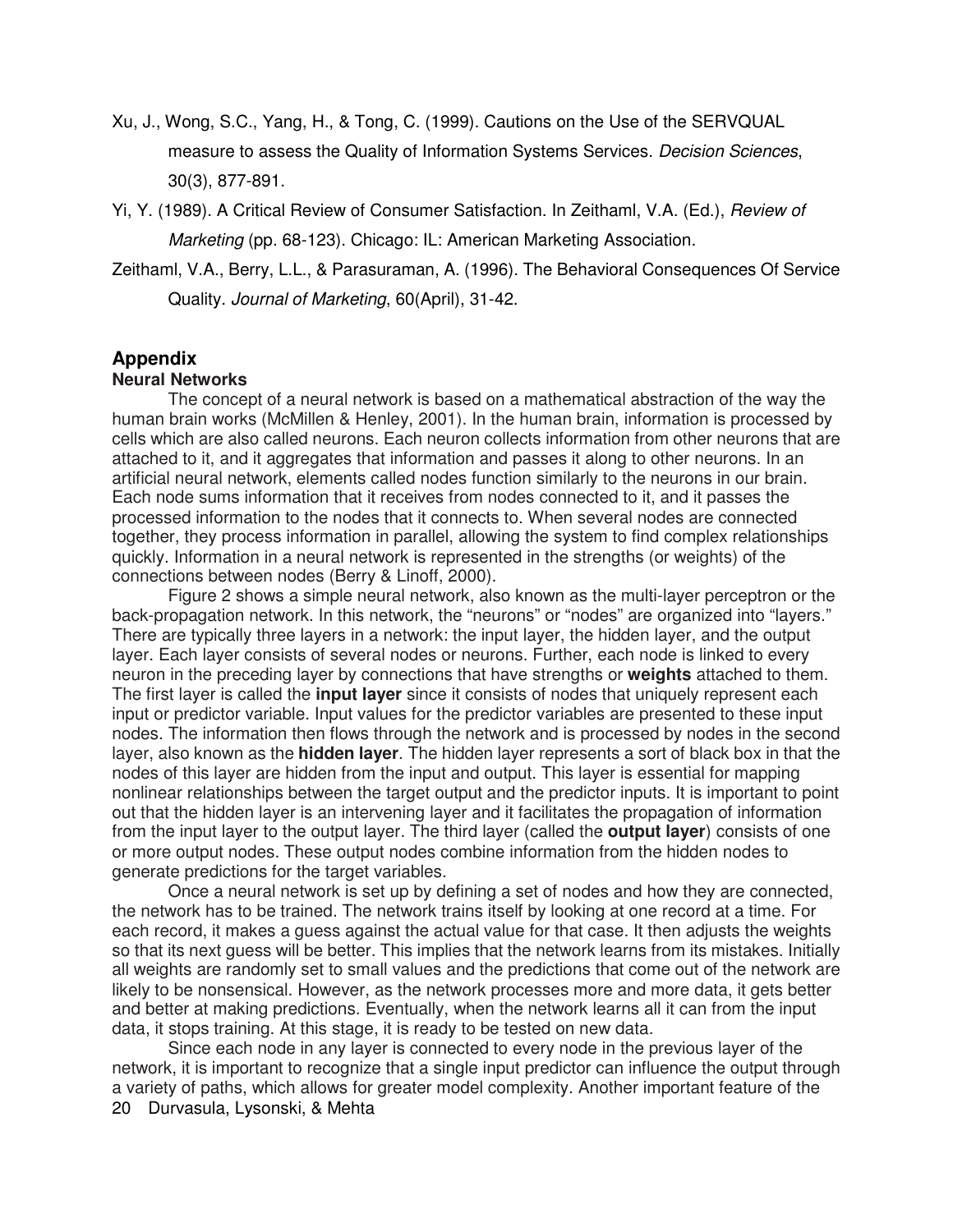neural network is that the input for each hidden neuron is the weighted sum of data values from the input nodes that are transformed using a **nonlinear** function. Typically, such a function is the logistic function, though other transformation functions can also be applied. Thus, there is a nonlinear mapping of data values that occurs in the hidden layer before the next set of weights (relating the hidden layer to the output layer) is applied. This way, the neural network captures complex interactions among inputs and nonlinear relations between the inputs and the output. Further, increasingly complex relationships between the inputs and outputs can be captured by specifying a higher number of neurons for the hidden layer or by specifying more than one hidden layer during the model setup stage.

#### **Decision Trees**

In simple terms, a decision tree is a tree in which each branch node represents a choice between a number of alternatives, and each leaf node represents a classification or decision. The tree shows how the value of a target variable can be predicted by using the values of a set of predictor variables. The graphical representation of the tree shows a number of inter-connected "nodes." Each node represents a set of records (rows) from the original dataset. Nodes that have child nodes are called "interior" or "branch" nodes. Nodes that do not have child nodes are called "terminal" or "leaf" nodes. The topmost node is called the "root" node. While a real tree has its root at the bottom, decision trees are represented in such a way that the root node is always at the top. The root node in a decision tree represents all of the rows in the dataset.

A decision tree is constructed by a binary or non-binary split that divides the rows of the root node into two or more groups (child nodes) based on categories of the "best" predictor. The same procedure is then used to split the child groups based on other predictor variables. This process is called "recursive partitioning." The splitting process continues until no more statistically significant predictors can be found.

Decision trees can be applied to solve both regression type problems and classification type problems. Regression-type problems are those where the objective is to predict the values of a continuous variable from one or more continuous and/or categorical predictor variables. For example, one may be interested in predicting service satisfaction with a logistics service provider based on how the service provider is evaluated on several service variables. In this example, service satisfaction and its determinants are all measured using Likert-type scales. In contrast, classification-type problems are those where the objective is to predict values of a categorical dependent variable (class, group membership, etc.) from one or more continuous and/or categorical predictor variables. For example, one may be interested in predicting whether or not consumers patronize a logistics service provider depending on how they evaluate that firm on a number of service related factors. In this example, decision to patronize a service provider is categorical.

Among the decision tree based techniques, CHAID (chi-squared automatic interaction detector) (Biggs, de Ville, & Suen, 1991; Kass, 1980) and C&RT (classification and regression trees) (Brieman et al., 1980) have been widely applied in segmentation, stratification, and interaction identification studies in the areas of direct mail, credit scoring, human resources, market analysis, and health care (Sargeant & McKenzie, 1999, Sargeant & Msweli, 1999, Wyner, 1995). Recent studies have found that both techniques provide similar set of results, making them popular tools in marketing research applications (Berry & Linoff, 2000; Haughton & Oulabi, 1997).

In this study, our aim is to determine what combinations of features of service features enhance customer satisfaction with logistics firms. Because satisfaction is a continuous variable, we face a regression-type problem. We employed the C&RT technique to obtain the decision tree.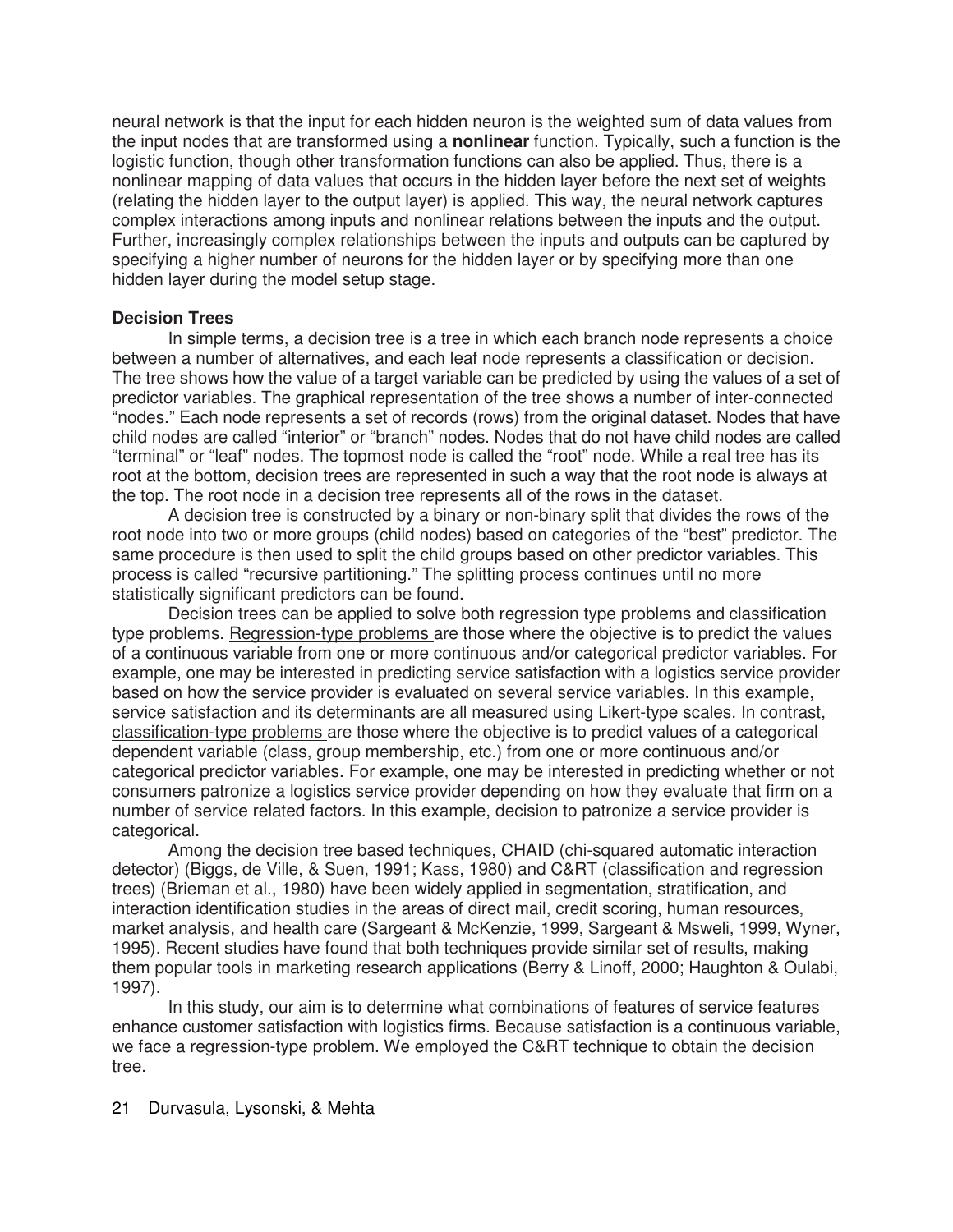## **Table 1 Profile of Shipping Lines' Customers Annual Turnover in Singapore Dollars**

|                   | Frequency | Percent |
|-------------------|-----------|---------|
| Upto 10 million   | 101       | 45.3    |
| 10 to 25 million  | 54        | 24.2    |
| 26 to 50 million  | 25        | 112     |
| 51 to 100 million | 16        | 72      |
| over 100 million  | 21        | 94      |

#### Annual Freight Expenses in U.S. \$

|                         | Frequency | Percent |
|-------------------------|-----------|---------|
| Less than 10000         | 17        | 76      |
| Between 1000 and 24999  | 33        | 14 8    |
| Between 25000 and 49999 | 55        | 24.7    |
| Between 50000 and 99999 | 43        | 193     |
| Above 100000            | 71        | 31.8    |

#### Frequency of Comprehensive Review of Shipping Lines' Performance

|                            | Frequency | Percent |
|----------------------------|-----------|---------|
| Never/Rarely               | 26        | 12.4    |
| About once in 2 to 3 years | 8         | 3.8     |
| About once a year          | 25        | 12.0    |
| Every 6 months             | 33        | 15.8    |
| Continuously               | 117       | 56      |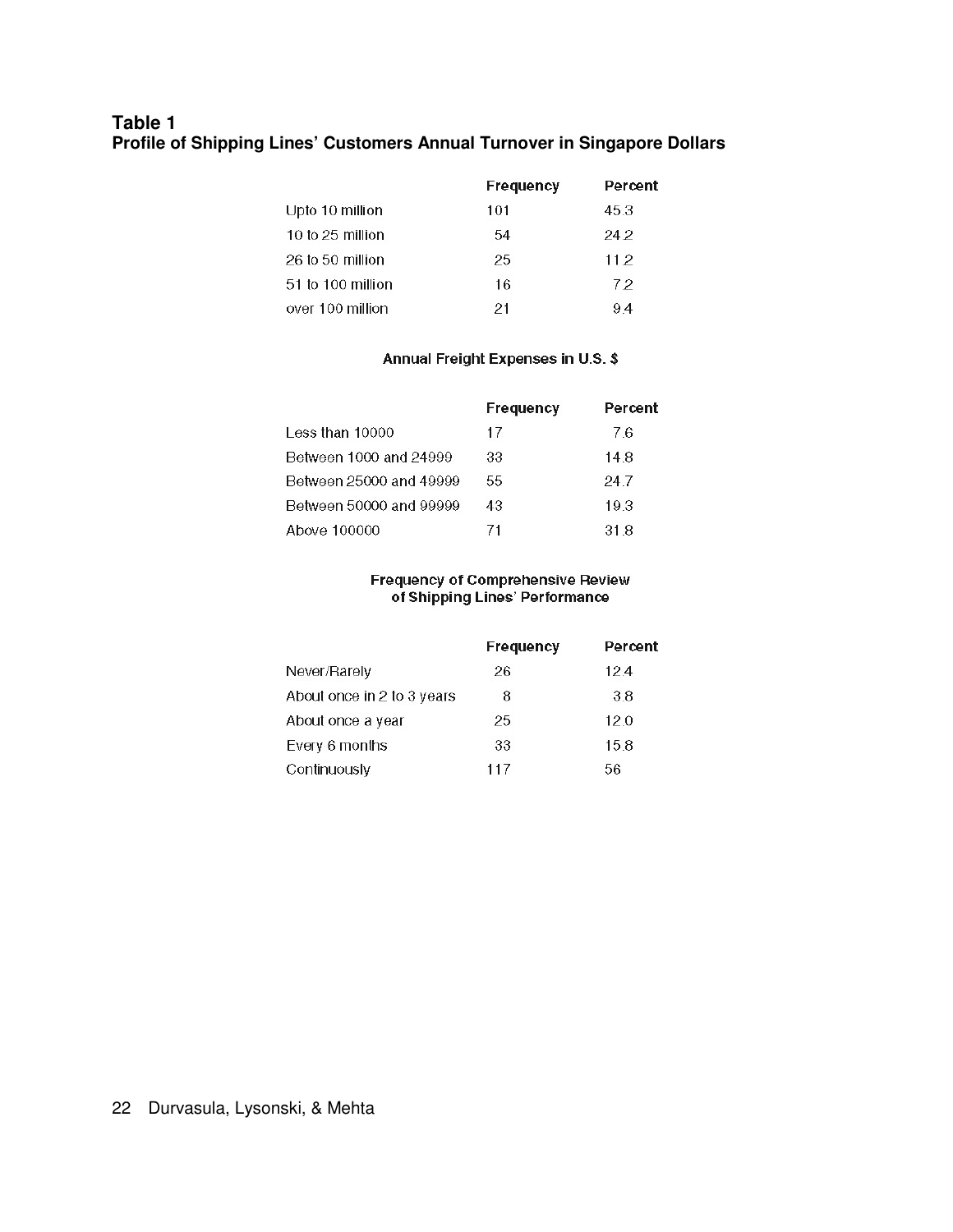## **Table 2**

## **List Five Reasons Why You Chose a Particular Shipping Line? Responses Across the Five Reasons Are Summarized as Shown Below**

|                                        | Percent of Cases |
|----------------------------------------|------------------|
| Competitive freight rate $\rightarrow$ | 69.0             |
| Good service $\rightarrow$             | 50.0             |
| Regular service $\rightarrow$          | 44.3             |
| Short transit time $\rightarrow$       | 24.8             |
| Good relationship/cooperation->        | 24.3             |
| Customer's choice $\rightarrow$        | 13.3             |
| Punctual $\rightarrow$                 | 12.4             |
| $Reliable/trustworthv \rightarrow$     | 10.0             |
| Speedy document $\rightarrow$          | 76               |
| Good reputation $\rightarrow$          | 71               |
| Prompt shipment $\rightarrow$          | 6.7              |
| Wide network $\rightarrow$             | 43               |
| $Efficient \rightarrow$<br>٠           | 33               |
| Gives me priority $\rightarrow$        | 3.3              |
| Ample vessel space $\rightarrow$       | 2.4              |
| Special equipment $\rightarrow$        | 14               |
| Other $\rightarrow$                    | 1.4              |

#### List Five Reasons Why You Don't Like Using A Certain Shipping Line? Responses Are Summarized As Shown Below

| <b>INVESTIGATION COMMUNISME AS VIRTURAL DESIGN</b> |                  |
|----------------------------------------------------|------------------|
|                                                    | Percent of Cases |
| • Uncompetitive freight rate $\rightarrow$         | 46.2             |
| Poor service $\rightarrow$                         | 32.3             |
| • Long transit time $\rightarrow$                  | 24.6             |
| Irregular service $\rightarrow$                    | 21.5             |
| • Slow documentation $\rightarrow$                 | 13.8             |
| • Not punctual $\rightarrow$                       | 13.8             |
| • Uncooperative/inflexible $\rightarrow$           | 13.8             |
| • Small network area $\rightarrow$                 | 46               |
| $Inefficient \rightarrow$                          | 4.6              |
| Not reliable/trustworthy $\rightarrow$             | 4.6              |
| Poor reputation $\rightarrow$                      | 3.1              |
| - Shipment not prompt $\rightarrow$                | 31               |
| No special equip $\rightarrow$                     | 31               |
| Office location inconvenient $\rightarrow$         | 1.5              |
| Others                                             |                  |

Note: Service features identified by "→" are used as input to Neural Network and Decision Tree Analysis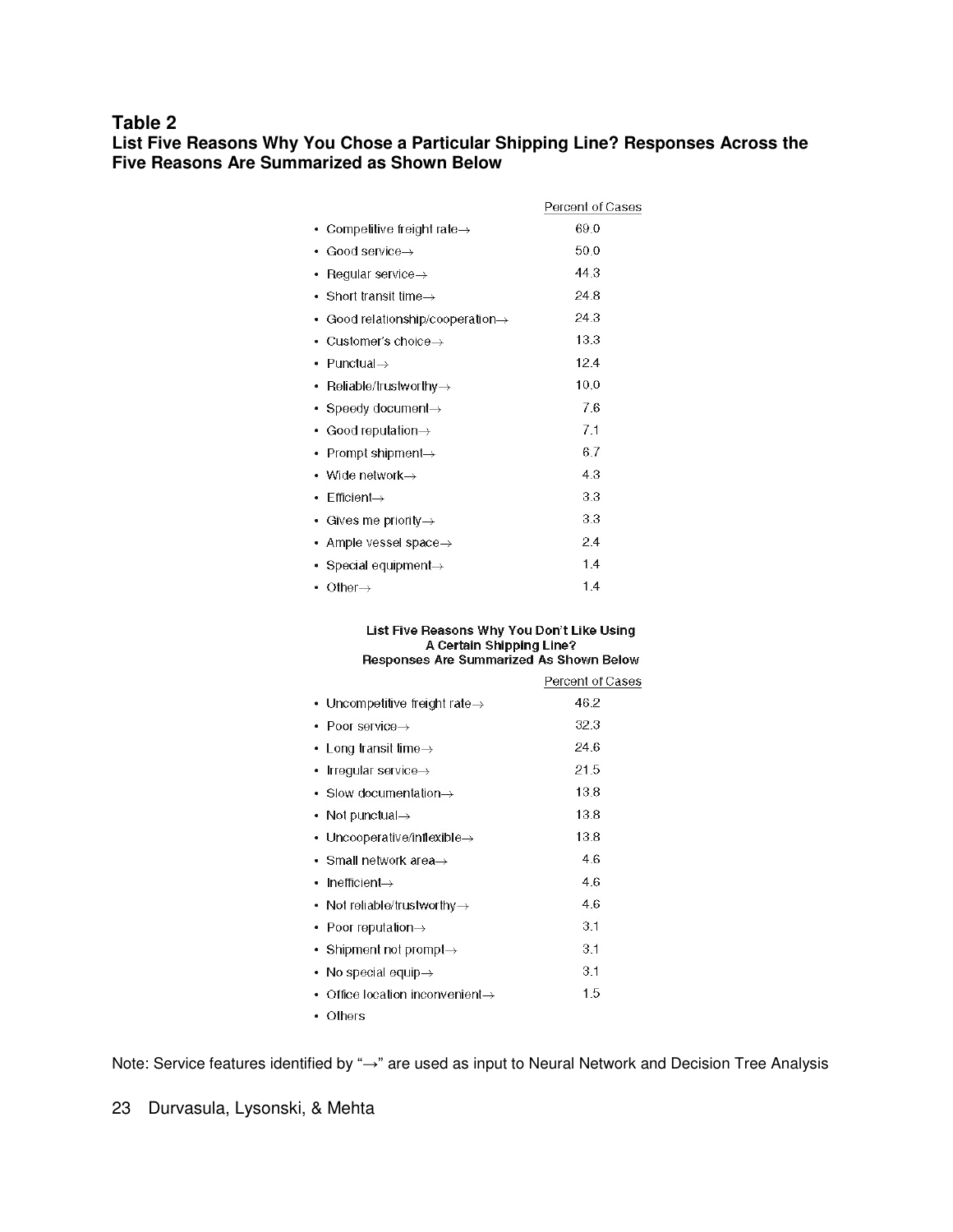## **Table 3**

**Importance Weights of Predictor Variables Based on Neural Network Analysis (Dependent Variable: Service Satisfaction)** 

| Service Variable                    | Importance Weight |
|-------------------------------------|-------------------|
| Reliability-Trustworthiness         | 0.31              |
| Good Relationship                   | 0.16              |
| Regular Service                     | 0.06              |
| Good Service                        | 0.06              |
| <b>Short Transit Time</b>           | 0.01              |
| Competitive Freight Rates           | 0.00              |
| Punctual                            | 000               |
|                                     |                   |
| <b>Prediction Accuracy of Model</b> | 83.5%             |
|                                     |                   |
| <b>Mean Service Satisfaction</b>    |                   |
| Original data                       | 597               |
| Estimated by Model                  | 5.86              |
|                                     |                   |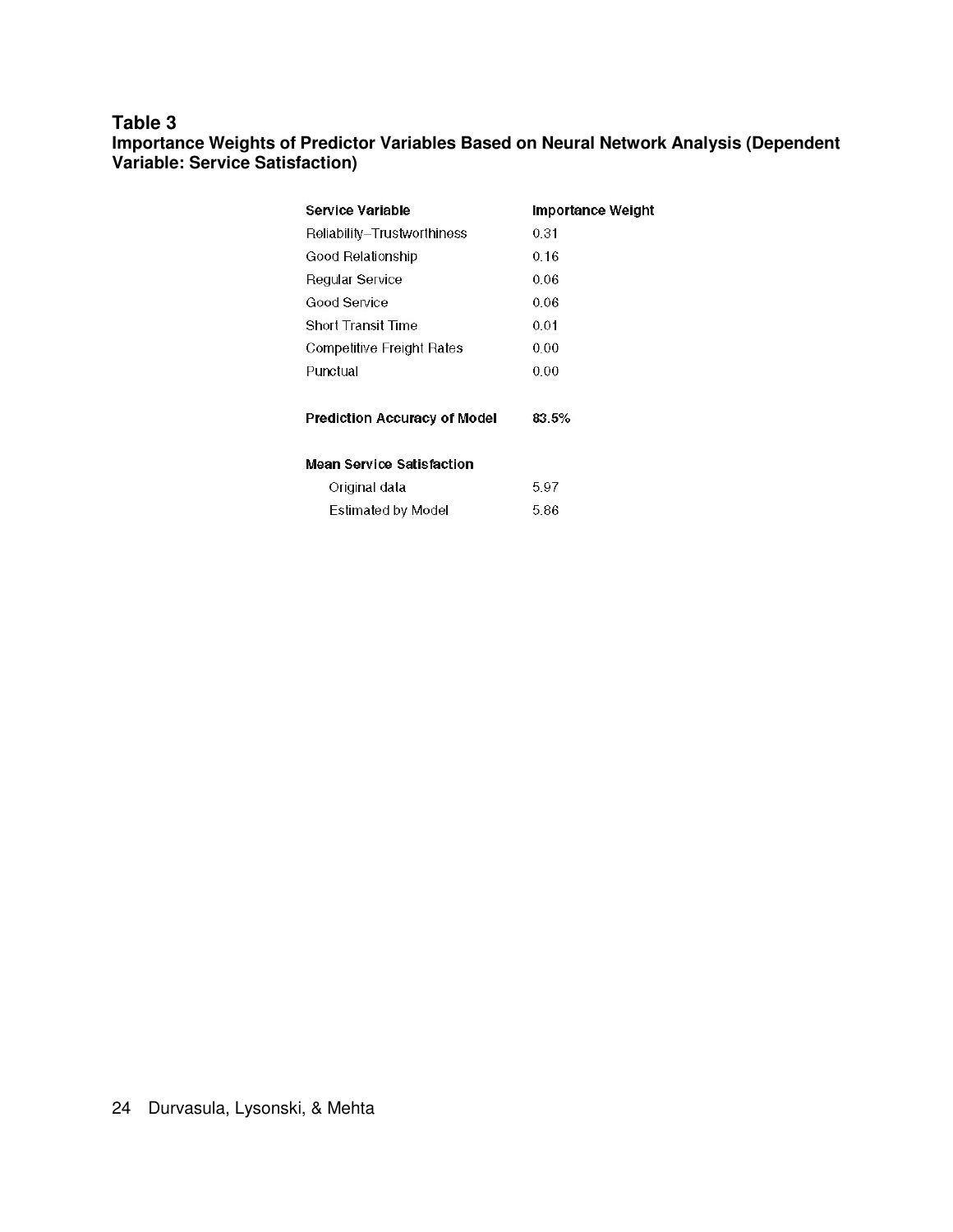**Figure 1 Decision Tree Analysis** 



Note:

- 1. The figure shows mean service satisfaction score and sample size for various nodes of the tree. For example, the mean service satisfaction for the root node consisting of a sample of 117 customers is 5.97.
- 2. The improvement statistic shows the reduction in impurity when a parent node is split into child nodes.
- 3. As shown in the figure, there are 7 terminal nodes for this tree.
- 4. Mean satisfaction is the highest when customers have rated shipping firms favorably on relationship/cooperation, transit time, and freight rate.
- 5. Mean satisfaction scores for nodes 3, 5, 6, and 7 are higher than the mean satisfaction for the entire sample.